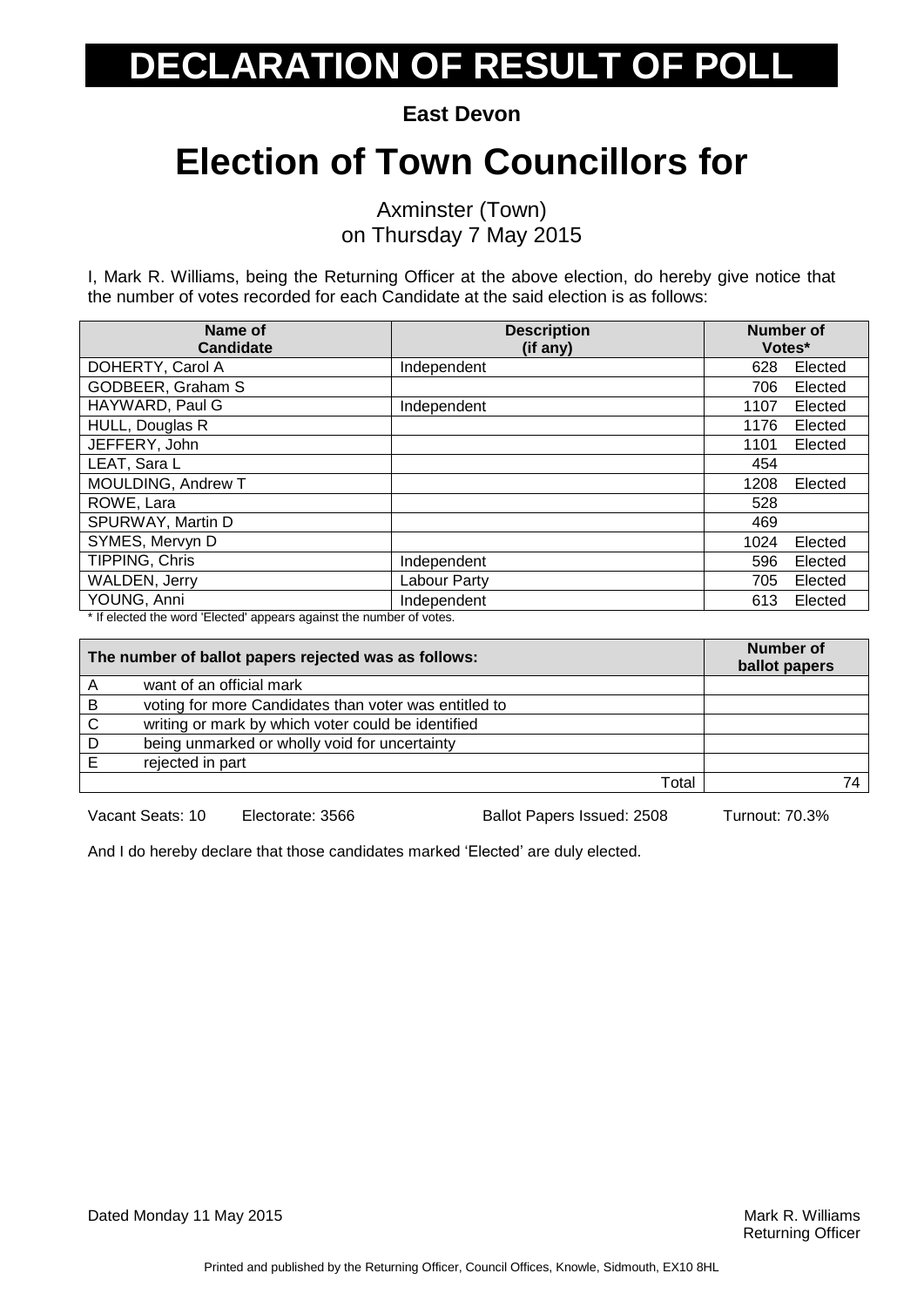**East Devon**

### **Election of Town Councillors for**

Budleigh Salterton on Thursday 7 May 2015

I, Mark R. Williams, being the Returning Officer at the above election, do hereby give notice that the number of votes recorded for each Candidate at the said election is as follows:

| Name of                    | <b>Description</b>                  | Number of |         |
|----------------------------|-------------------------------------|-----------|---------|
| <b>Candidate</b>           | (if any)                            | Votes*    |         |
| CHILD, Trevor J            |                                     | 620       |         |
| DENT, Alan                 | <b>Conservative Party Candidate</b> | 1117      | Elected |
| EVANS, Lynda D             |                                     | 988       | Elected |
| GOODING, Anthony N         |                                     | 785       | Elected |
| HALL, Steve                |                                     | 1285      | Elected |
| <b>HARRISON, Harry</b>     |                                     | 833       | Elected |
| HARVEY, John               |                                     | 643       |         |
| HILLIAR, Mike              |                                     | 828       | Elected |
| JONES, Alan L              |                                     | 741       | Elected |
| KENNEALLY-STONE, Megan L   |                                     | 792       | Elected |
| KITSON, Chris              |                                     | 755       | Elected |
| MITCHELL, Richard S        |                                     | 697       |         |
| <b>MURRELL, Benedict R</b> |                                     | 514       |         |
| RICHARDS, Courtney         |                                     | 783       | Elected |
| SISMORE-HUNT, Caz          |                                     | 1025      | Elected |
| WRIGHT, Tom                |                                     | 1137      | Elected |

\* If elected the word 'Elected' appears against the number of votes.

| The number of ballot papers rejected was as follows: |                                                       | Number of<br>ballot papers |
|------------------------------------------------------|-------------------------------------------------------|----------------------------|
|                                                      | want of an official mark                              |                            |
| В                                                    | voting for more Candidates than voter was entitled to |                            |
| C                                                    | writing or mark by which voter could be identified    |                            |
| D                                                    | being unmarked or wholly void for uncertainty         |                            |
|                                                      | rejected in part                                      |                            |
|                                                      | Total                                                 | 243                        |

Vacant Seats: 12 Electorate: 4318 Ballot Papers Issued: 3324 Turnout: 76.9%

And I do hereby declare that those candidates marked 'Elected' are duly elected.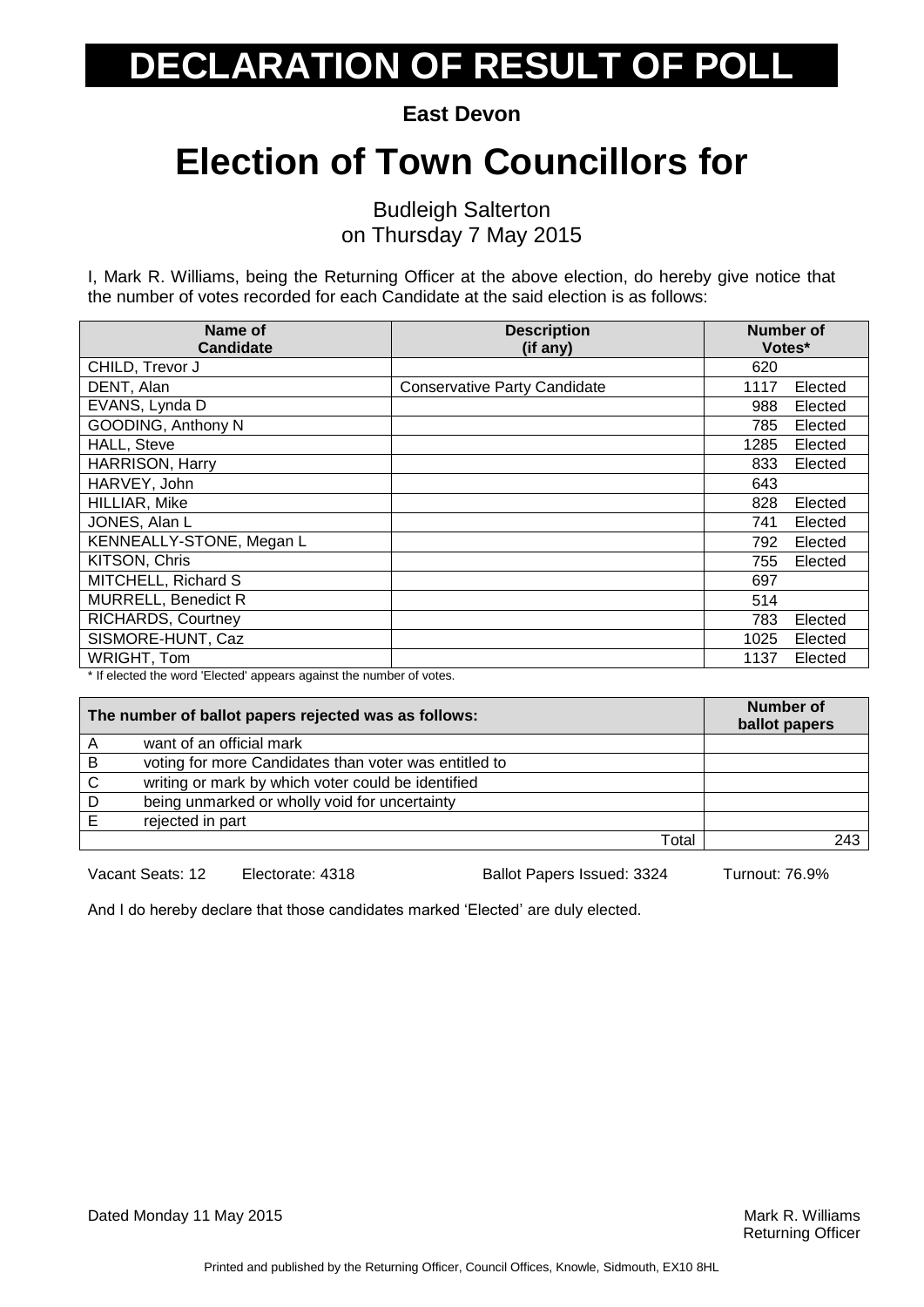**East Devon**

### **Election of Parish Councillors for**

Clyst St. George on Thursday 7 May 2015

I, Mark R. Williams, being the Returning Officer at the above election, do hereby give notice that the number of votes recorded for each Candidate at the said election is as follows:

| Name of                  | <b>Description</b>                  | <b>Number of</b> |
|--------------------------|-------------------------------------|------------------|
| <b>Candidate</b>         | (if any)                            | Votes*           |
| ACKLAND-SMITH, Maureen J |                                     | Elected<br>225   |
| <b>BAKER, Darren M</b>   |                                     | Elected<br>150   |
| <b>BRAGG, Paul</b>       |                                     | Elected<br>219   |
| DEARSLY, Kim             |                                     | Elected<br>199   |
| HORNER, Roger A          |                                     | Elected<br>180   |
| MANSER, John E           |                                     | Elected<br>160   |
| MEECHAN, Alison          | <b>Ebford Resident Group Member</b> | Elected<br>159   |
| VAN THIEL, Gail V        |                                     | 115              |

\* If elected the word 'Elected' appears against the number of votes.

|   | The number of ballot papers rejected was as follows:  | Number of<br>ballot papers |
|---|-------------------------------------------------------|----------------------------|
| A | want of an official mark                              |                            |
| B | voting for more Candidates than voter was entitled to |                            |
| C | writing or mark by which voter could be identified    |                            |
|   | being unmarked or wholly void for uncertainty         |                            |
|   | rejected in part                                      |                            |
|   | Total                                                 | 19                         |
|   |                                                       |                            |

Vacant Seats: 7 Electorate: 582 Ballot Papers Issued: 451 Turnout: 77.5%

And I do hereby declare that candidates marked 'Elected' are duly elected.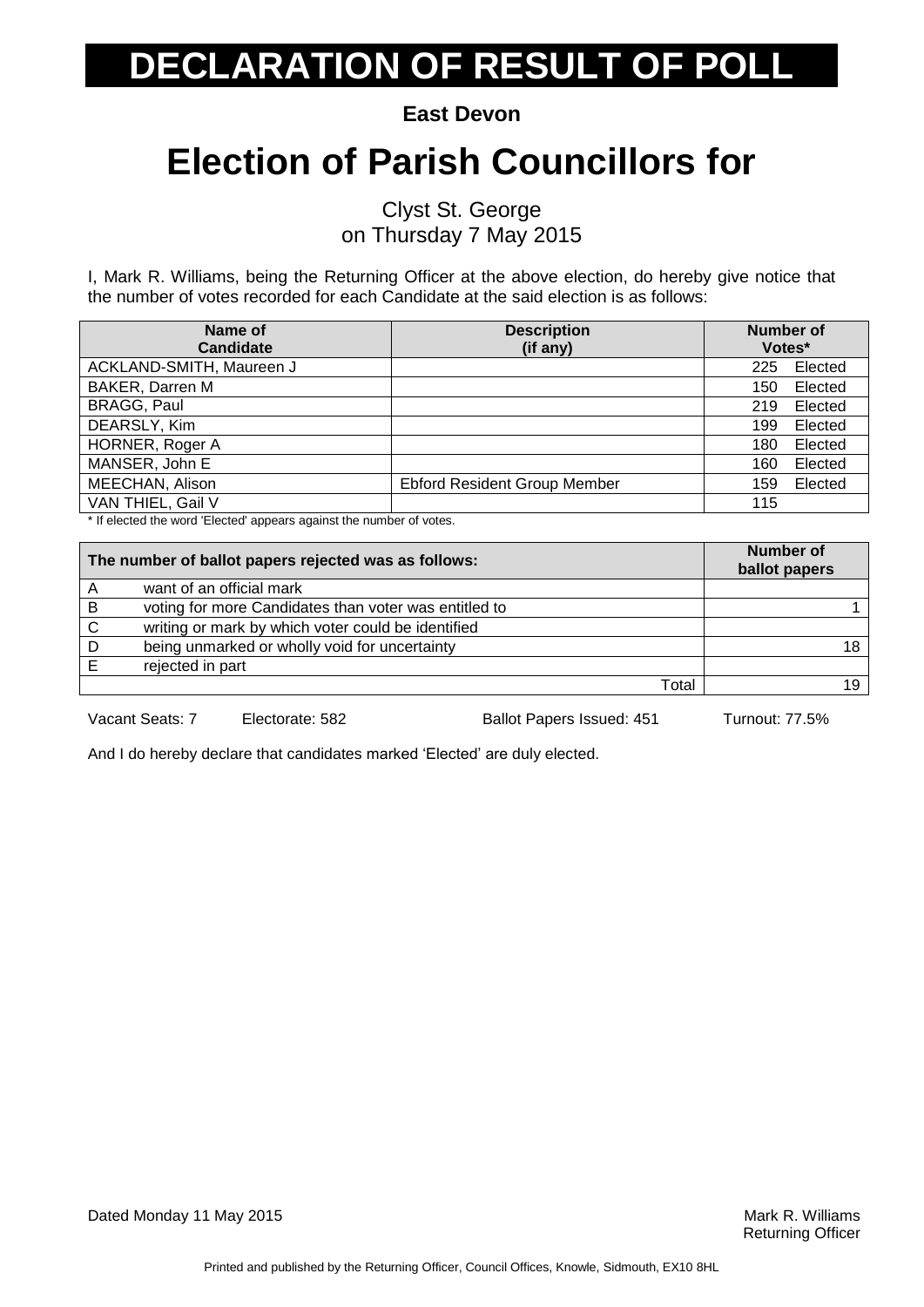**East Devon**

### **Election of Parish Councillors for**

Dalwood

on Thursday 7 May 2015

I, Mark R. Williams, being the Returning Officer at the above election, do hereby give notice that the number of votes recorded for each Candidate at the said election is as follows:

| Name of<br><b>Candidate</b> | <b>Description</b><br>(if any) | <b>Number of</b> | Votes*  |
|-----------------------------|--------------------------------|------------------|---------|
| BENGER, Tony                |                                | 135              | Elected |
| <b>BENNETT, Annie</b>       |                                | 76               |         |
| COOPER, Gerry               |                                |                  | Elected |
| GIGG, Kevin J               |                                | 86               | Elected |
| LAING, Katherine G          |                                | 139              | Elected |
| LAWRENCE, Peter H           |                                | 136              | Elected |
| PERRY, Graham J             |                                | 126              | Elected |
| WHITE, Leslie P             |                                | 105              | Elected |

**\* If elected the word 'Elected' appears against the number of votes.**

|              | The number of ballot papers rejected was as follows:  | <b>Number of</b><br>ballot papers |
|--------------|-------------------------------------------------------|-----------------------------------|
| A            | want of an official mark                              |                                   |
| B            | voting for more Candidates than voter was entitled to |                                   |
| $\mathsf{C}$ | writing or mark by which voter could be identified    |                                   |
| D.           | being unmarked or wholly void for uncertainty         |                                   |
|              | rejected in part                                      |                                   |
|              | Total                                                 |                                   |
|              |                                                       |                                   |

Vacant Seats: 7 Electorate: 348 Ballot Papers Issued: 290 Turnout: 83%

And I do hereby declare that candidates marked 'Elected' are duly elected.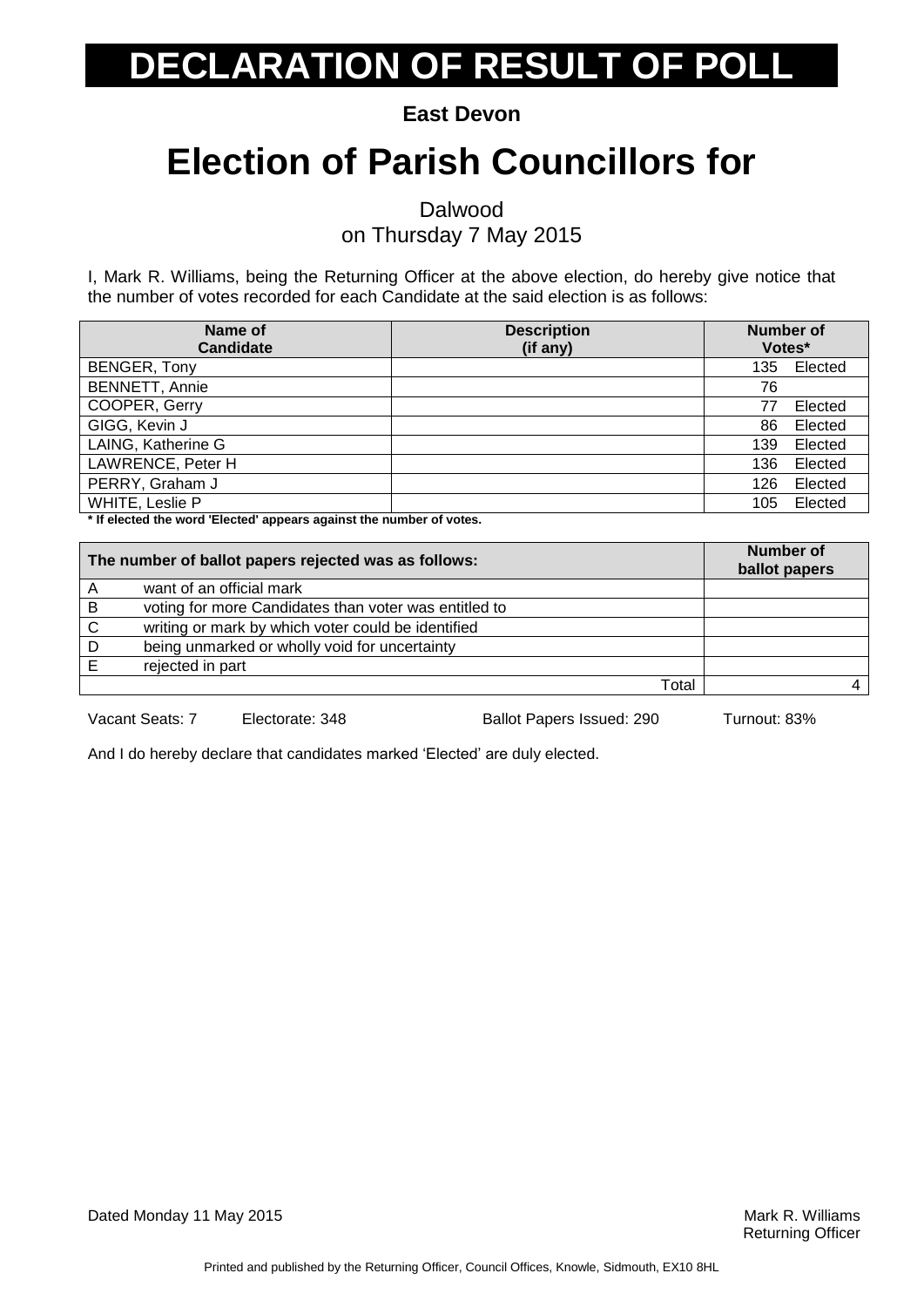**East Devon**

### **Election of Town Councillors for**

Exmouth Brixington on Thursday 7 May 2015

I, Mark R. Williams, being the Returning Officer at the above election, do hereby give notice that the number of votes recorded for each Candidate at the said election is as follows:

| Name of<br><b>Candidate</b> | <b>Description</b><br>(if any)      | <b>Number of</b><br>Votes* |         |
|-----------------------------|-------------------------------------|----------------------------|---------|
| CHAPMAN, David              | <b>Conservative Party Candidate</b> | 1561                       | Elected |
| CHAPMAN, Maddy              | <b>Conservative Party Candidate</b> | 1534                       | Elected |
| COLE, Brian                 | <b>Conservative Party Candidate</b> | 1400                       | Elected |
| COLMAN, Andrew              | <b>Liberal Democrats</b>            | 805                        |         |
| FEGAN, Stuart N             | Labour Party                        | 755                        |         |
| KIRVAN, Ian D               | Independent                         | 1180                       |         |
| NICHOLAS, Cherry G          | <b>Conservative Party Candidate</b> | 1391                       | Elected |
| POWLEY, Derek               | <b>Liberal Democrats</b>            | 775                        |         |
| TOYE, Andrew J              | <b>Liberal Democrats</b>            | 814                        |         |
| TRAIL, Jeff                 | <b>Conservative Party Candidate</b> | 1398                       | Elected |

\* If elected the word 'Elected' appears against the number of votes.

|              | The number of ballot papers rejected was as follows:  | Number of<br>ballot papers |
|--------------|-------------------------------------------------------|----------------------------|
| A            | want of an official mark                              | 68                         |
| B            | voting for more Candidates than voter was entitled to | 3                          |
| $\mathsf{C}$ | writing or mark by which voter could be identified    |                            |
| D            | being unmarked or wholly void for uncertainty         |                            |
|              | rejected in part                                      |                            |
|              | Total                                                 |                            |
|              |                                                       |                            |

Vacant Seats: 5 Electorate: 5018 Ballot Papers Issued: 3495 Turnout: 69.6%

And I do hereby declare that candidates marked 'Elected' are duly elected.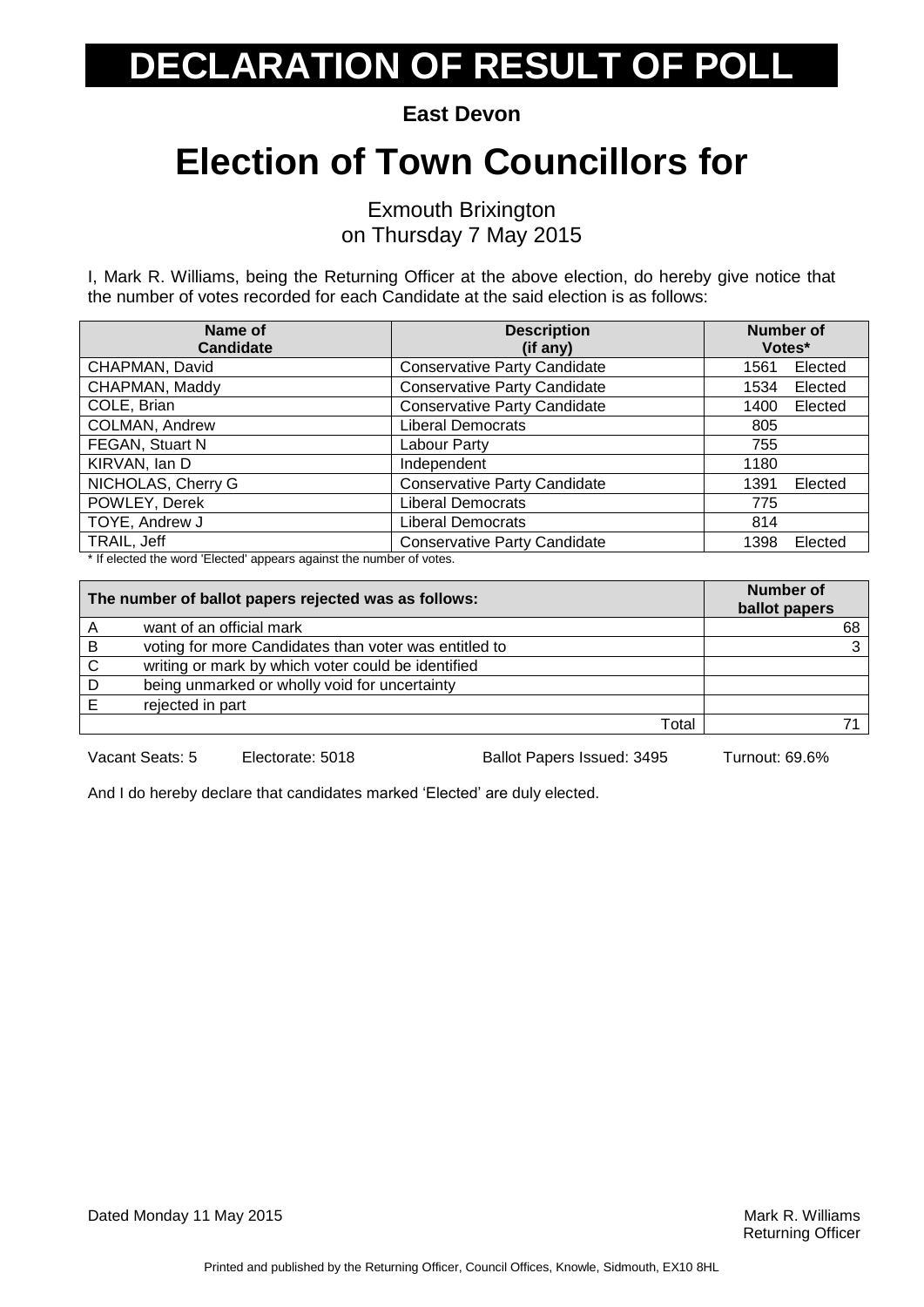**East Devon**

### **Election of Town Councillors for**

Exmouth Halsdon on Thursday 7 May 2015

I, Mark R. Williams, being the Returning Officer at the above election, do hereby give notice that the number of votes recorded for each Candidate at the said election is as follows:

| Name of<br><b>Candidate</b>                                                                                                                                                                                 | <b>Description</b><br>(if any)      | <b>Number of</b><br>Votes* |
|-------------------------------------------------------------------------------------------------------------------------------------------------------------------------------------------------------------|-------------------------------------|----------------------------|
| CAYGILL, Fred                                                                                                                                                                                               | <b>Conservative Party Candidate</b> | Elected<br>1452            |
| DAVEY, Oliver                                                                                                                                                                                               | <b>Green Party</b>                  | 1382                       |
| DE SARAM, Bruce J                                                                                                                                                                                           | <b>Conservative Party Candidate</b> | 1219                       |
| DUMPER, Tim                                                                                                                                                                                                 | <b>Liberal Democrats</b>            | Elected<br>1558            |
| ELSON, Lynne M                                                                                                                                                                                              | <b>Conservative Party Candidate</b> | Elected<br>1606            |
| GIBBONS, Emma V                                                                                                                                                                                             | <b>Conservative Party Candidate</b> | 1452<br>Elected            |
| PAYNE, Thomas                                                                                                                                                                                               | <b>Liberal Democrats</b>            | 1270                       |
| STOTT, Pauline A                                                                                                                                                                                            | <b>Conservative Party Candidate</b> | Elected<br>1618            |
| TOYE, Marilyn<br>$\mathbf{a}$ , $\mathbf{a}$ , $\mathbf{a}$ , $\mathbf{a}$ , $\mathbf{a}$ , $\mathbf{a}$ , $\mathbf{a}$ , $\mathbf{a}$ , $\mathbf{a}$ , $\mathbf{a}$<br>$\cdots$<br>$\cdot$ $\cdot$ $\cdot$ | <b>Liberal Democrats</b>            | 1318                       |

If elected the word 'Elected' appears against the number of votes.

| The number of ballot papers rejected was as follows: |                                                       | <b>Number of</b><br>ballot papers |
|------------------------------------------------------|-------------------------------------------------------|-----------------------------------|
|                                                      | want of an official mark                              |                                   |
| B                                                    | voting for more Candidates than voter was entitled to |                                   |
| $\mathsf{C}$                                         | writing or mark by which voter could be identified    |                                   |
| D                                                    | being unmarked or wholly void for uncertainty         |                                   |
|                                                      | rejected in part                                      |                                   |
|                                                      | Total                                                 | 119                               |

Vacant Seats: 5 Electorate: 5256 Ballot Papers Issued: 3800 Turnout: 72.3%

And I do hereby declare that candidates marked 'Elected' are duly elected.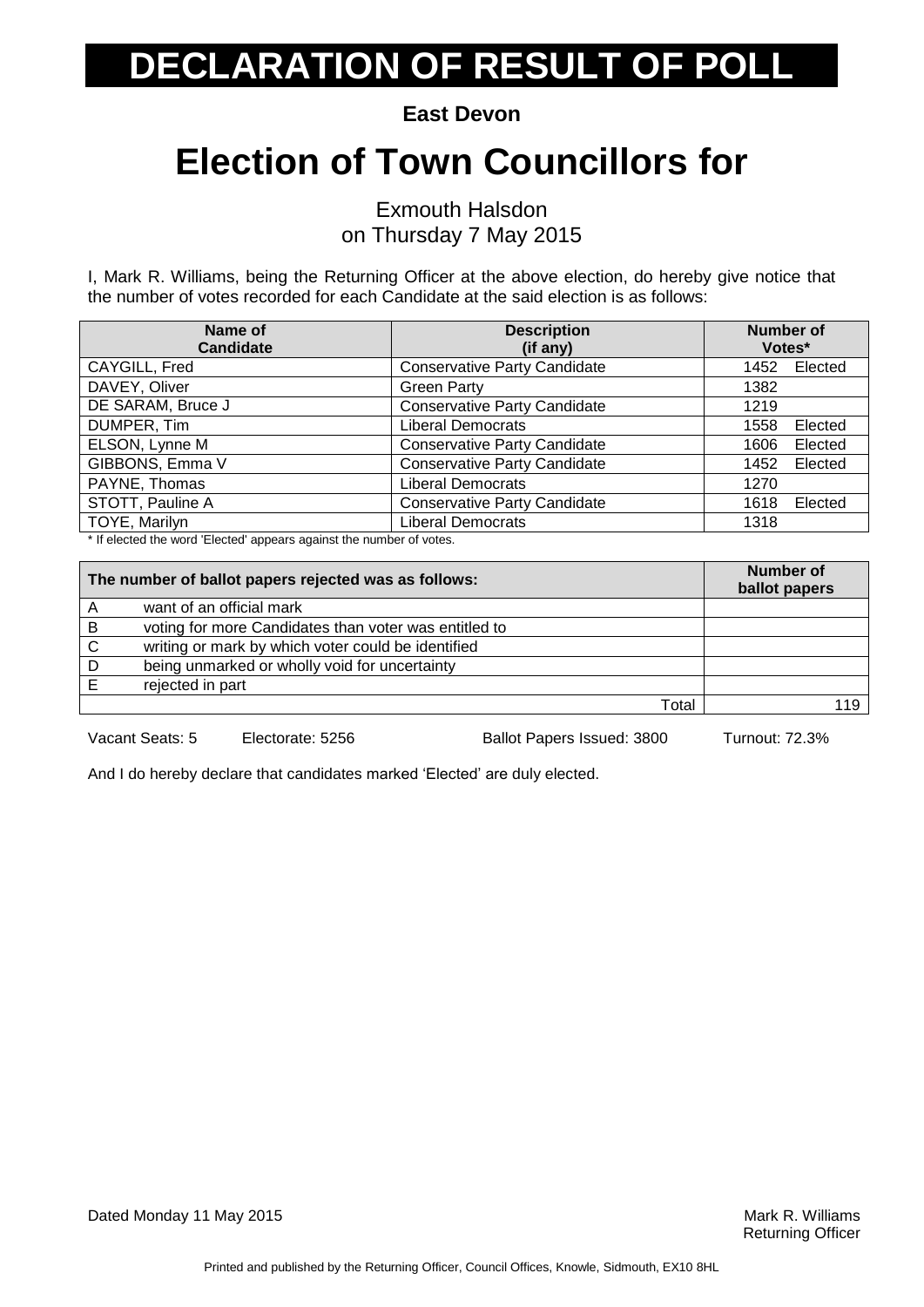**East Devon**

### **Election of Town Councillors for**

Exmouth Town on Thursday 7 May 2015

I, Mark R. Williams, being the Returning Officer at the above election, do hereby give notice that the number of votes recorded for each Candidate at the said election is as follows:

| Name of<br><b>Candidate</b>                                                                                                                                                                                                                                                                                                                                           | <b>Description</b><br>(if any)      | <b>Number of</b><br>Votes* |         |
|-----------------------------------------------------------------------------------------------------------------------------------------------------------------------------------------------------------------------------------------------------------------------------------------------------------------------------------------------------------------------|-------------------------------------|----------------------------|---------|
| DARVILLE, Terry                                                                                                                                                                                                                                                                                                                                                       | <b>Conservative Party Candidate</b> | 1004                       | Elected |
| DAVISON, Ray                                                                                                                                                                                                                                                                                                                                                          | Labour Party                        | 750                        |         |
| FENSOM, Daphne A                                                                                                                                                                                                                                                                                                                                                      | <b>Liberal Democrats</b>            | 696                        |         |
| GOUGH, Clare                                                                                                                                                                                                                                                                                                                                                          | Liberal Democrats                   | 884                        | Elected |
| GRAHAM, Pat                                                                                                                                                                                                                                                                                                                                                           | Liberal Democrats                   | 1025                       | Elected |
| HILL, Tony                                                                                                                                                                                                                                                                                                                                                            | <b>Conservative Party Candidate</b> | 918                        | Elected |
| MASDING, Robert N                                                                                                                                                                                                                                                                                                                                                     | <b>Green Party</b>                  | 922                        | Elected |
| MAXTED, Dawn H                                                                                                                                                                                                                                                                                                                                                        | <b>Liberal Democrats</b>            | 629                        |         |
| MORRIS, Geoff                                                                                                                                                                                                                                                                                                                                                         | Local People and Local Businesses   | 770                        |         |
| WALLER, Lesley                                                                                                                                                                                                                                                                                                                                                        | <b>Liberal Democrats</b>            | 641                        |         |
| WOOD, Timothy J<br>$\cdots$<br>$\cdot$ $\cdot$ $\cdot$<br>$\mathbf{a}$ , $\mathbf{a}$ , $\mathbf{a}$ , $\mathbf{a}$ , $\mathbf{a}$ , $\mathbf{a}$ , $\mathbf{a}$ , $\mathbf{a}$ , $\mathbf{a}$ , $\mathbf{a}$ , $\mathbf{a}$ , $\mathbf{a}$ , $\mathbf{a}$ , $\mathbf{a}$ , $\mathbf{a}$ , $\mathbf{a}$ , $\mathbf{a}$ , $\mathbf{a}$ , $\mathbf{a}$ , $\mathbf{a}$ , | <b>Conservative Party Candidate</b> | 771                        |         |

\* If elected the word 'Elected' appears against the number of votes.

| The number of ballot papers rejected was as follows: |                                                       | <b>Number of</b><br>ballot papers |
|------------------------------------------------------|-------------------------------------------------------|-----------------------------------|
| A                                                    | want of an official mark                              |                                   |
| B                                                    | voting for more Candidates than voter was entitled to |                                   |
| $\mathsf{C}$                                         | writing or mark by which voter could be identified    |                                   |
| D                                                    | being unmarked or wholly void for uncertainty         |                                   |
| F                                                    | rejected in part                                      |                                   |
|                                                      | Total                                                 | 60                                |

Vacant Seats: 5 Electorate: 4670 Ballot Papers Issued: 2946 Turnout: 63.0%

And I do hereby declare that candidates marked 'Elected' are duly elected.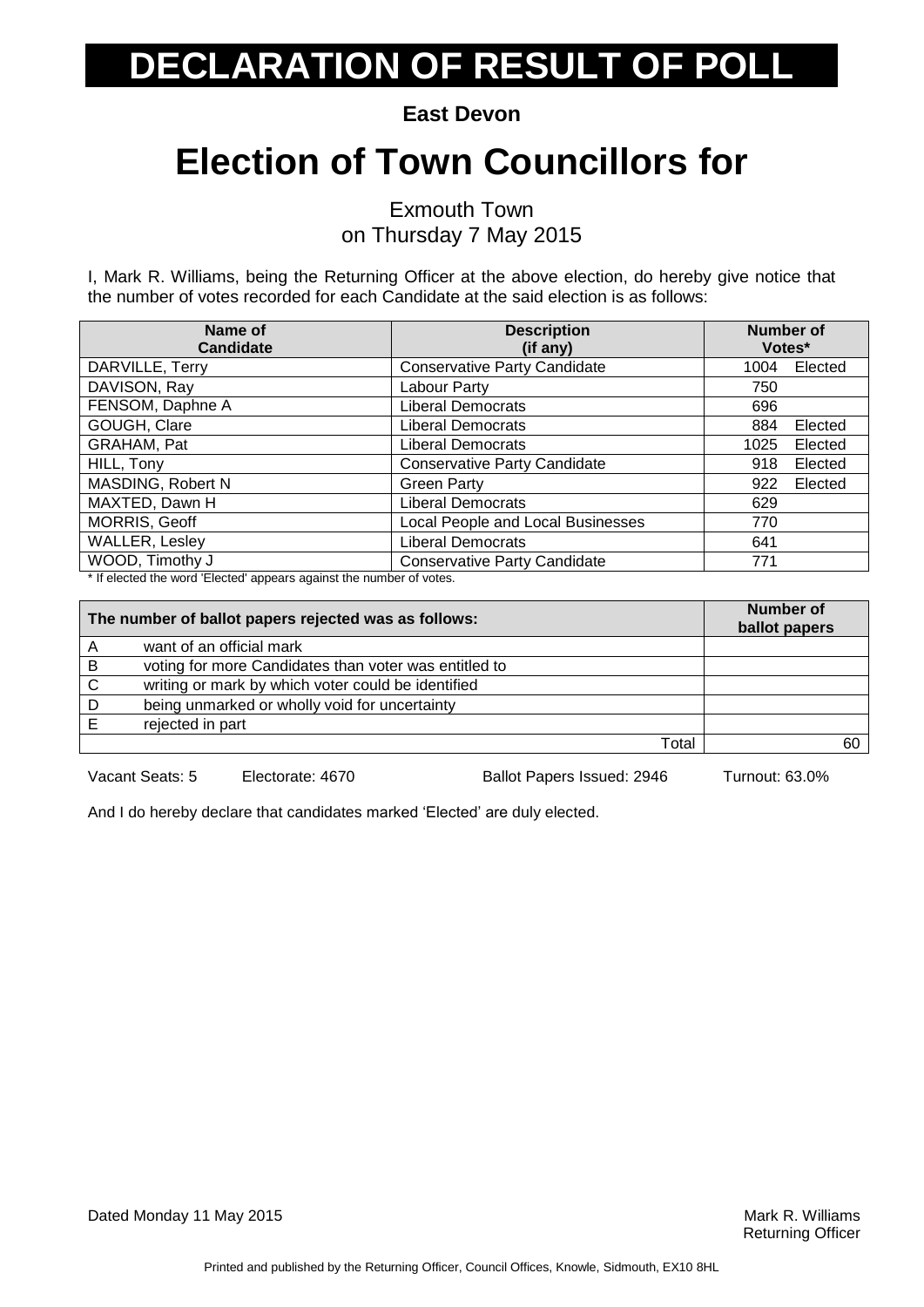**East Devon**

#### **Election of Town Councillors for**

Exmouth Withycombe Raleigh on Thursday 7 May 2015

I, Mark R. Williams, being the Returning Officer at the above election, do hereby give notice that the number of votes recorded for each Candidate at the said election is as follows:

| Name of<br><b>Candidate</b> | <b>Description</b><br>(if any)      | Number of<br>Votes* |
|-----------------------------|-------------------------------------|---------------------|
| BAILEY, Brian A             | <b>Conservative Party Candidate</b> | Elected<br>1254     |
| FOLLETT, Glenn M            | <b>Conservative Party Candidate</b> | 1059                |
| GAZZARD, Steve              | <b>Liberal Democrats</b>            | Elected<br>1500     |
| SCOTT, Richard              | <b>Conservative Party Candidate</b> | Elected<br>1112     |
| TAYLOR, Brenda              | <b>Liberal Democrats</b>            | Elected<br>1589     |
| TOYE, Brian J               | <b>Liberal Democrats</b>            | Elected<br>1324     |
| YOULE, Ryan J               | <b>Conservative Party Candidate</b> | 1018                |

\* If elected the word 'Elected' appears against the number of votes.

| The number of ballot papers rejected was as follows: |                                                       | <b>Number of</b><br>ballot papers |
|------------------------------------------------------|-------------------------------------------------------|-----------------------------------|
| A                                                    | want of an official mark                              |                                   |
| B                                                    | voting for more Candidates than voter was entitled to |                                   |
| C                                                    | writing or mark by which voter could be identified    |                                   |
| D                                                    | being unmarked or wholly void for uncertainty         | 212                               |
|                                                      | rejected in part                                      |                                   |
|                                                      | Total                                                 | 213                               |

Vacant Seats: 5 Electorate: 5347 Ballot Papers Issued: 3437 Turnout: 64.2%

And I do hereby declare that candidates marked 'Elected' are duly elected.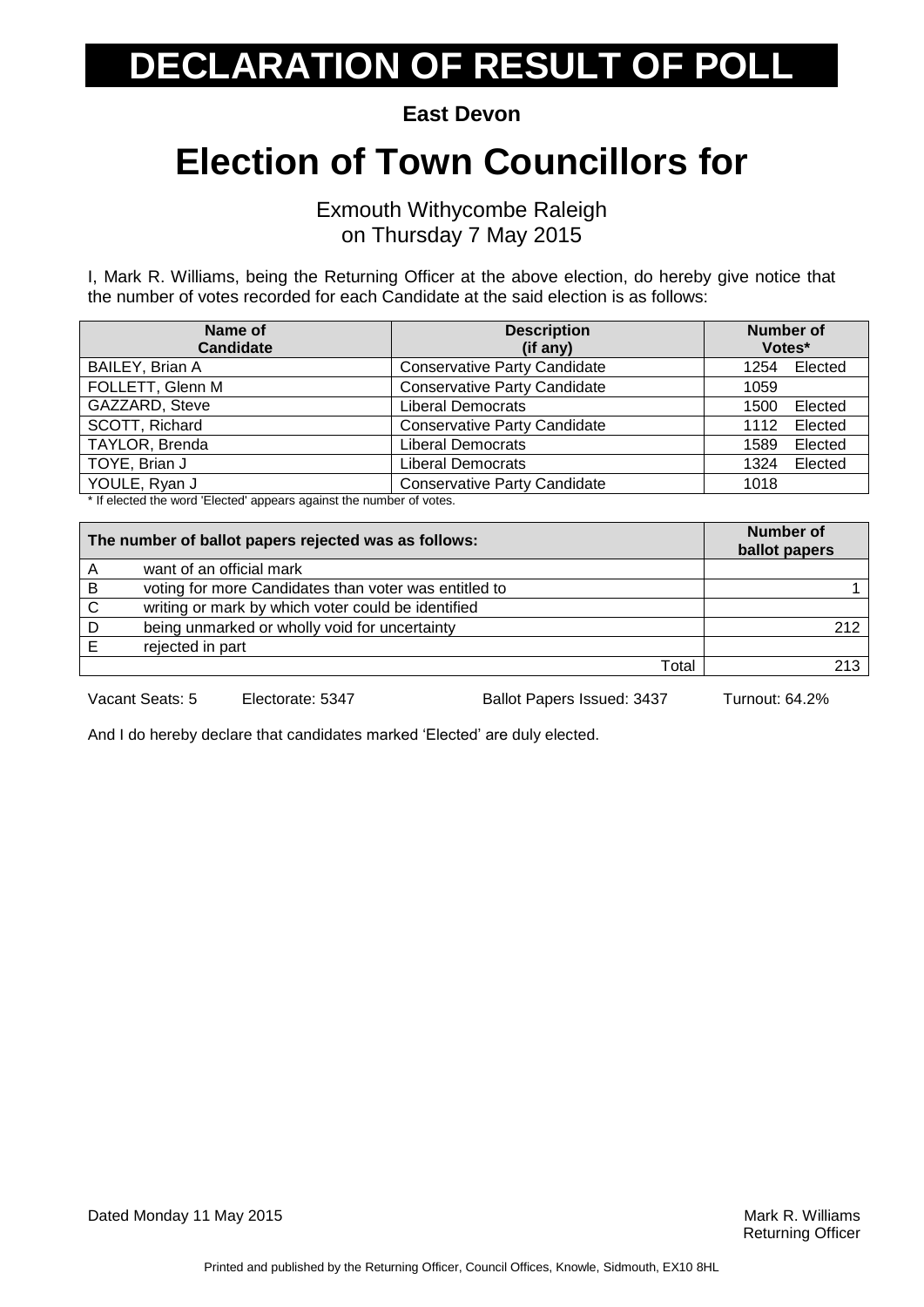**East Devon**

### **Election of Parish Councillors for**

Gittisham Village on Thursday 7 May 2015

I, Mark R. Williams, being the Returning Officer at the above election, do hereby give notice that the number of votes recorded for each Candidate at the said election is as follows:

| Name of                                                             | <b>Description</b> | <b>Number of</b> |
|---------------------------------------------------------------------|--------------------|------------------|
| <b>Candidate</b>                                                    | (if any)           | Votes*           |
| FALLOWS, David                                                      |                    | Elected<br>92.   |
| HAYMAN, Russell G                                                   | Farmer             | Elected<br>92    |
| HOPKINS, Ken                                                        |                    | 29               |
| <b>TRUMPER, Sara K</b>                                              |                    | Elected<br>87    |
| WALKER, Maggie                                                      |                    | Elected<br>95    |
| * If algoted the werd 'Elected' oppears against the number of vetop |                    |                  |

If elected the word 'Elected' appears against the number of votes.

| The number of ballot papers rejected was as follows: |                                                       | <b>Number of</b><br>ballot papers |
|------------------------------------------------------|-------------------------------------------------------|-----------------------------------|
| Α                                                    | want of an official mark                              |                                   |
| B                                                    | voting for more Candidates than voter was entitled to |                                   |
| C                                                    | writing or mark by which voter could be identified    |                                   |
| D                                                    | being unmarked or wholly void for uncertainty         |                                   |
|                                                      | rejected in part                                      |                                   |
|                                                      | Total                                                 |                                   |

Vacant Seats: 4 Electorate: 165 Ballot Papers Issued: 128 Turnout: 77.6%

And I do hereby declare that candidates marked 'Elected' are duly elected.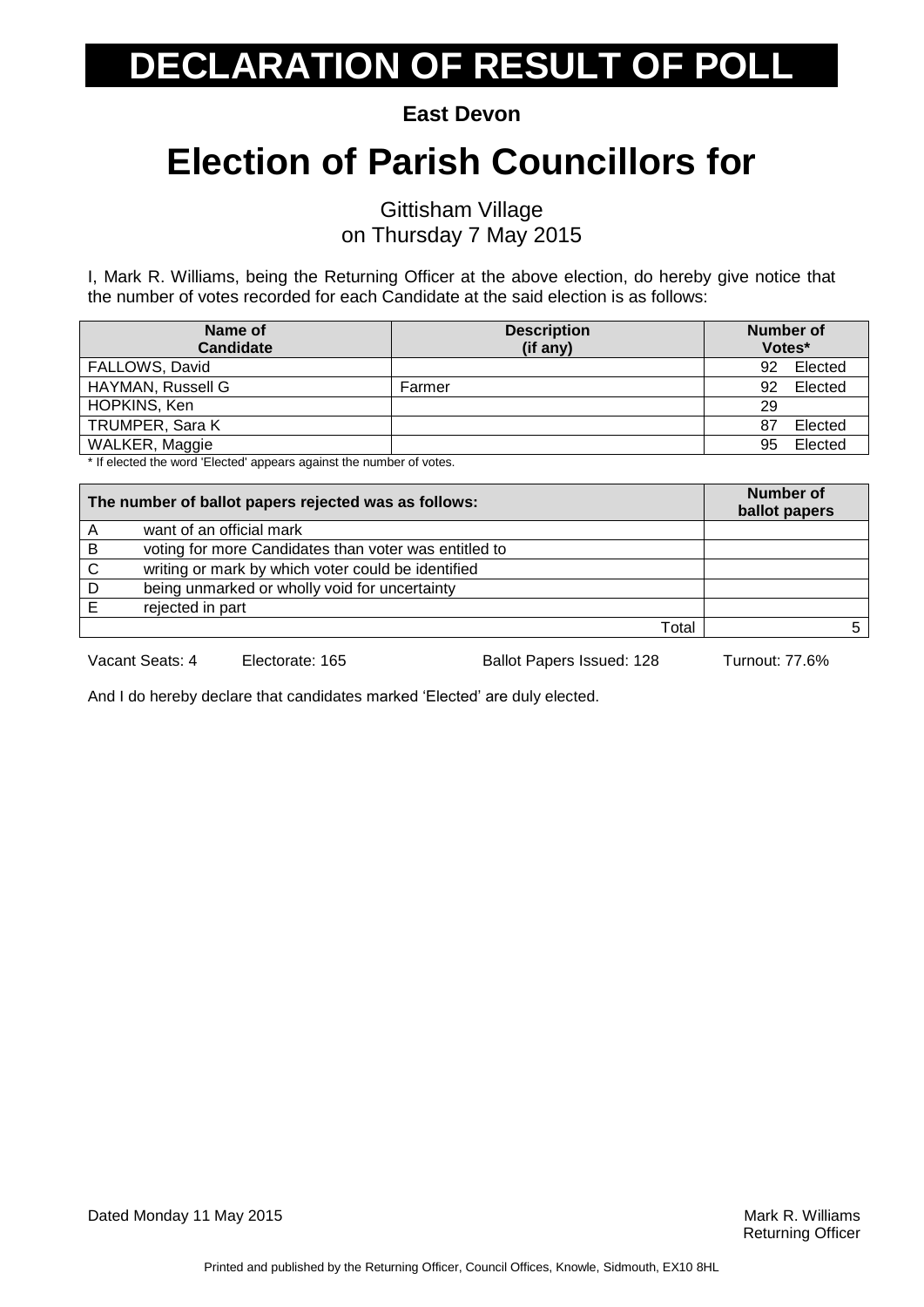**East Devon**

### **Election of Town Councillors for**

Honiton St. Michael`s on Thursday 7 May 2015

I, Mark R. Williams, being the Returning Officer at the above election, do hereby give notice that the number of votes recorded for each Candidate at the said election is as follows:

| Name of<br><b>Candidate</b> | <b>Description</b><br>(if any) | <b>Number of</b><br>Votes* |         |
|-----------------------------|--------------------------------|----------------------------|---------|
| ALDER, Ashley               | <b>UKIP</b>                    | 1036                       | Elected |
| EDWARDS, Sheila M           | Independent                    | 1163                       | Elected |
| HARVEY-INGRAM, Luke         | Independent                    | 1112                       | Elected |
| HOPKINS, Ken                |                                | 737                        | Elected |
| MCNALLY, Jill               | Independent                    | 1303                       | Elected |
| MELBOURNE, Clare E          |                                | 917                        | Elected |
| PERKINS, David A            | Independent                    | 985                        | Elected |
| TAYLOR, John B              | Independent                    | 955                        | Elected |
| WADSWORTH, Jackie           |                                | 924                        | Elected |
| ZARCZYNSKI, John Z          |                                | 708                        |         |

\* If elected the word 'Elected' appears against the number of votes.

| The number of ballot papers rejected was as follows: |                                                       | <b>Number of</b><br>ballot papers |
|------------------------------------------------------|-------------------------------------------------------|-----------------------------------|
|                                                      | want of an official mark                              |                                   |
| B                                                    | voting for more Candidates than voter was entitled to |                                   |
| $\mathsf{C}$                                         | writing or mark by which voter could be identified    |                                   |
| D                                                    | being unmarked or wholly void for uncertainty         |                                   |
| F                                                    | rejected in part                                      |                                   |
|                                                      | Total                                                 | 9∩∆                               |
|                                                      |                                                       |                                   |

Vacant Seats: 9 Electorate: 4911 Ballot Papers Issued: 3233 Turnout: 65.8%

And I do hereby declare that candidates marked 'Elected' are duly elected.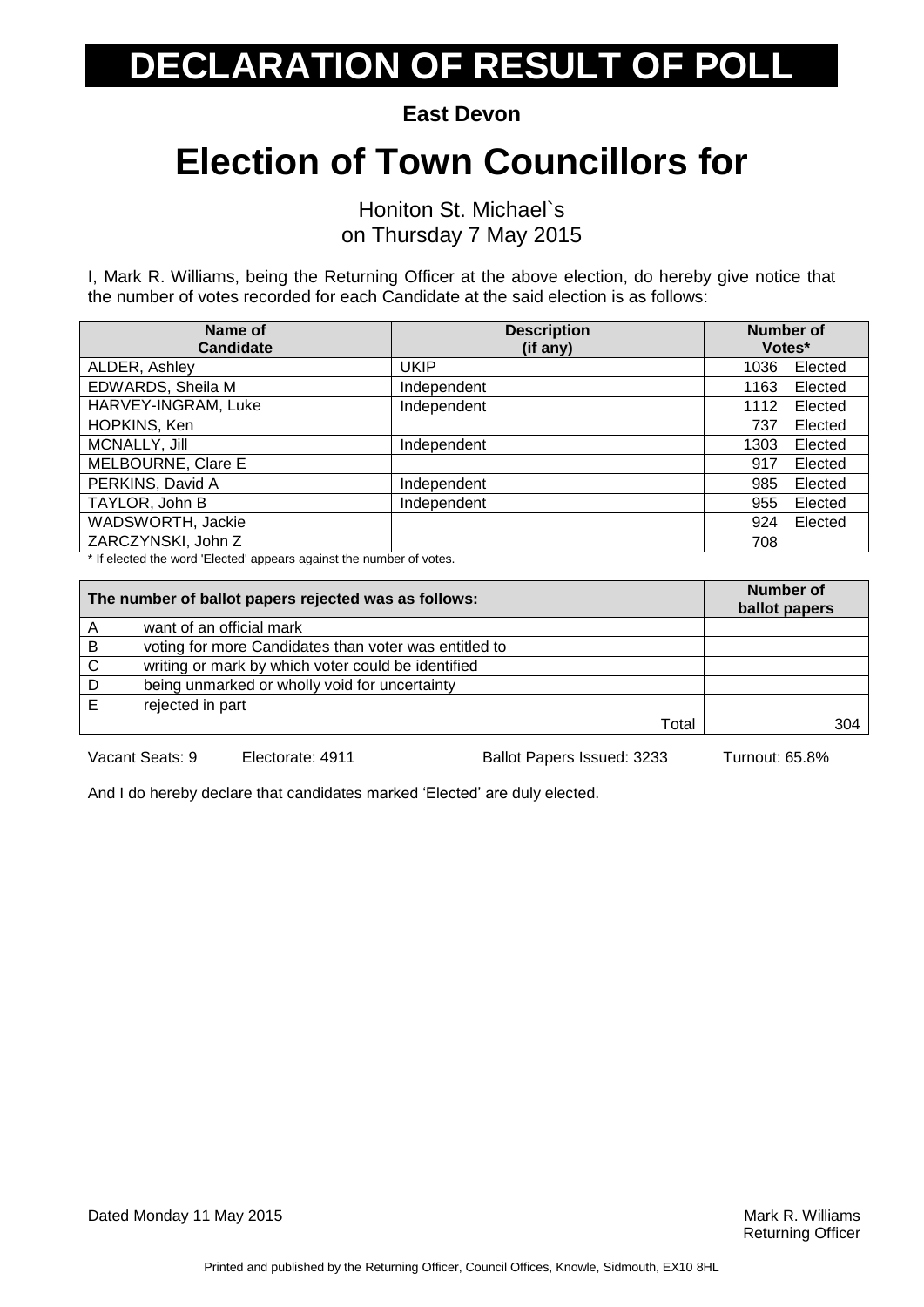**East Devon**

### **Election of Town Councillors for**

Honiton St. Paul`s on Thursday 7 May 2015

I, Mark R. Williams, being the Returning Officer at the above election, do hereby give notice that the number of votes recorded for each Candidate at the said election is as follows:

| Name of<br><b>Candidate</b> | <b>Description</b><br>(if any)       | <b>Number of</b><br>Votes* |
|-----------------------------|--------------------------------------|----------------------------|
| <b>BAYLISS, Leslie G</b>    |                                      | 547                        |
| <b>BIRCH, Cameron M</b>     |                                      | 339                        |
| <b>BROWN, Henry F</b>       | Fair Representation For Young People | 708<br>Elected             |
| COOMBS, Roy E               | <b>UKIP</b>                          | Elected<br>796             |
| CORKE, Peter                |                                      | 402                        |
| HALSE, Peter                | Independent                          | Elected<br>905             |
| HOWARD, Vera A              | <b>Liberal Democrats</b>             | 764<br>Elected             |
| KOLEK, Caroline J           |                                      | 618<br>Elected             |
| LAKE, Julia                 | Independent                          | Elected<br>882             |
| LUNT, Les                   |                                      | 353                        |
| MOUNTJOY, Anne M            | Independent                          | 826<br>Elected             |
| SMITH, Graham L             | <b>UKIP</b>                          | 726<br>Elected             |
| SMITH, Kim M                | Independent                          | 737<br>Elected             |

\* If elected the word 'Elected' appears against the number of votes.

| The number of ballot papers rejected was as follows: |                                                       | <b>Number of</b><br>ballot papers |     |
|------------------------------------------------------|-------------------------------------------------------|-----------------------------------|-----|
| A                                                    | want of an official mark                              |                                   | 143 |
| В                                                    | voting for more Candidates than voter was entitled to |                                   |     |
| C                                                    | writing or mark by which voter could be identified    |                                   |     |
| D                                                    | being unmarked or wholly void for uncertainty         |                                   |     |
|                                                      | rejected in part                                      |                                   |     |
|                                                      |                                                       | Total                             | 145 |

Vacant Seats: 9 Electorate: 3741 Ballot Papers Issued: 2535 Turnout: 67.8%

And I do hereby declare that candidates marked 'Elected' are duly elected.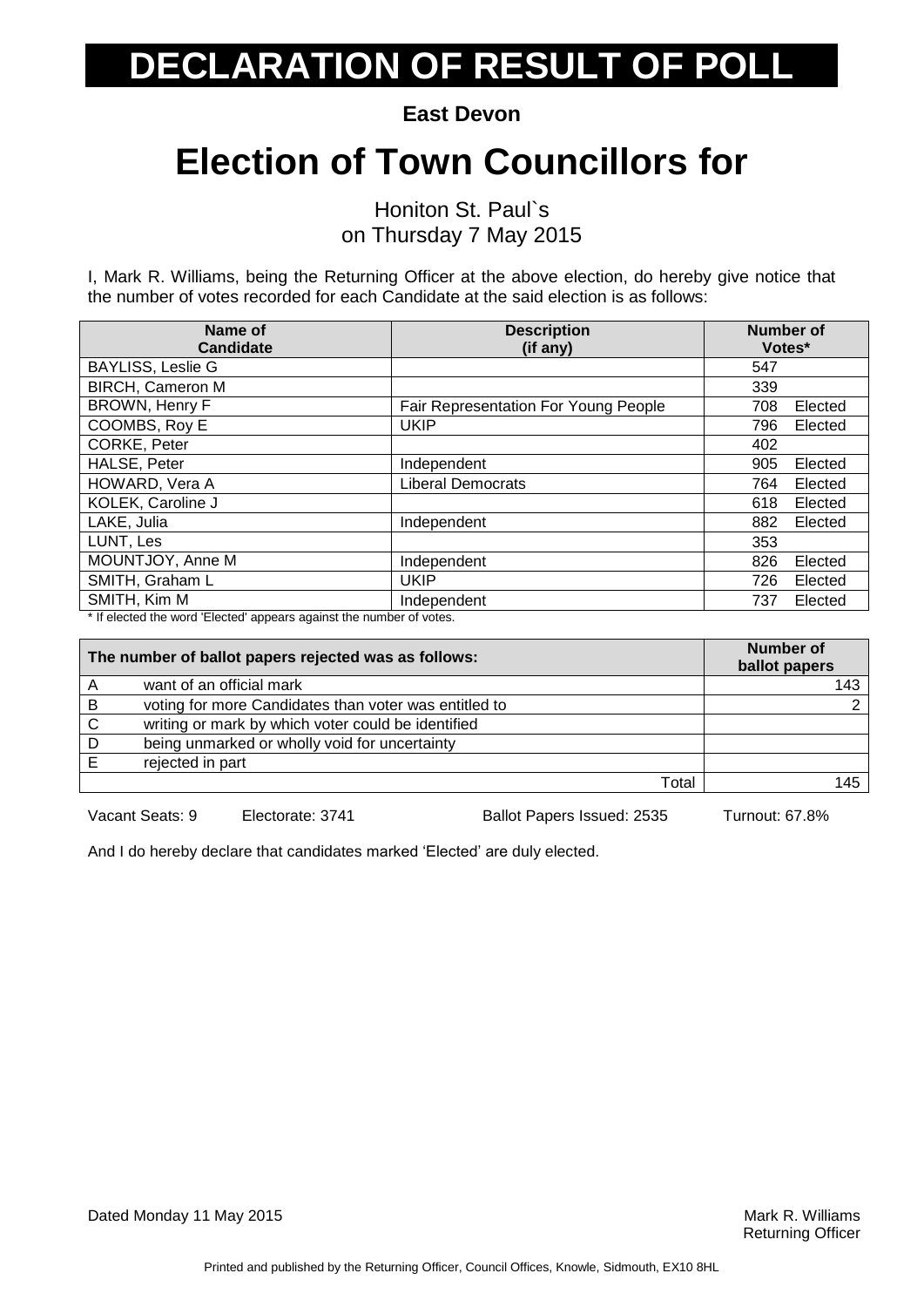**East Devon**

### **Election of Parish Councillors for**

Kilmington on Thursday 7 May 2015

I, Mark R. Williams, being the Returning Officer at the above election, do hereby give notice that the number of votes recorded for each Candidate at the said election is as follows:

| <b>Description</b> | <b>Number of</b>    |               |
|--------------------|---------------------|---------------|
|                    |                     |               |
|                    |                     | Elected       |
|                    | 380                 | Elected       |
|                    | 318                 | Elected       |
|                    | 363                 | Elected       |
|                    | 352                 | Elected       |
|                    | 267                 | Elected       |
|                    | 292                 | Elected       |
|                    | 258                 |               |
| <b>Builder</b>     | 119                 |               |
|                    | 308                 | Elected       |
|                    | 356                 | Elected       |
|                    | (if any)<br>Retired | Votes*<br>288 |

\* If elected the word 'Elected' appears against the number of votes.

| The number of ballot papers rejected was as follows: |                                                       | Number of<br>ballot papers |
|------------------------------------------------------|-------------------------------------------------------|----------------------------|
|                                                      | want of an official mark                              |                            |
| B                                                    | voting for more Candidates than voter was entitled to |                            |
| C                                                    | writing or mark by which voter could be identified    |                            |
| D                                                    | being unmarked or wholly void for uncertainty         |                            |
|                                                      | rejected in part                                      |                            |
|                                                      | Total                                                 |                            |

Vacant Seats: 9 Electorate: 690 Ballot Papers Issued: 542 Turnout: 78.5

And I do hereby declare that candidates marked 'Elected' are duly elected.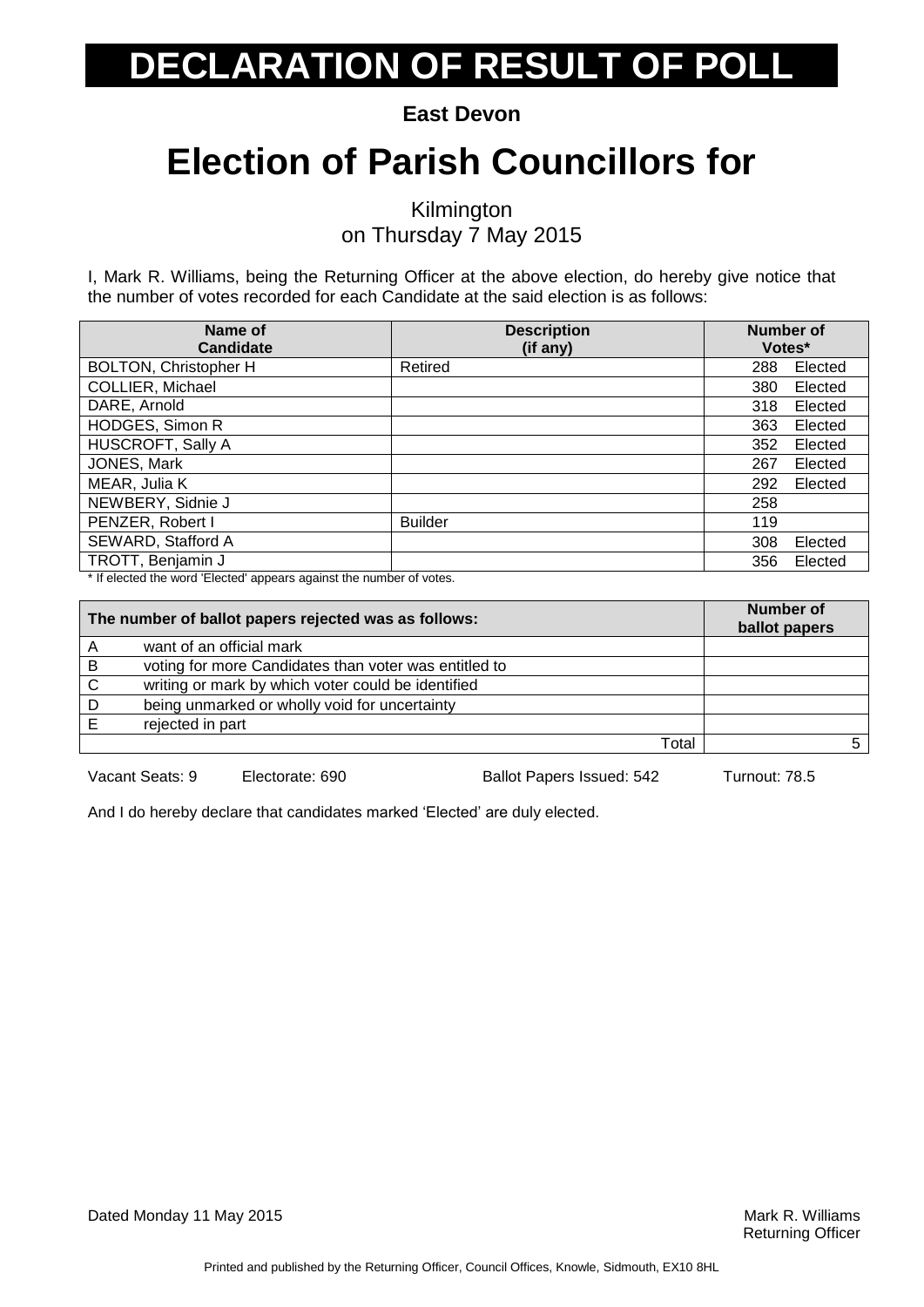**East Devon**

### **Election of Parish Councillors for**

Lympstone on Thursday 7 May 2015

I, Mark R. Williams, being the Returning Officer at the above election, do hereby give notice that the number of votes recorded for each Candidate at the said election is as follows:

| Name of                      | <b>Description</b> | <b>Number of</b> |         |
|------------------------------|--------------------|------------------|---------|
| <b>Candidate</b>             | (if any)           | Votes*           |         |
| ACCA, Peter J                |                    | 547              | Elected |
| ATKINS, David G              |                    | 563              | Elected |
| <b>CARTER, Christopher M</b> |                    | 514              | Elected |
| CLARK, Jenny A               | Independent        | 672              | Elected |
| DIMOND, Helen                |                    | 607              | Elected |
| EASTLEY, Richard             |                    | 356              |         |
| <b>ESTCOURT, Rory</b>        |                    | 507              | Elected |
| EVERETT, Sandra H            |                    | 465              | Elected |
| LONGHURST, Rob               |                    | 735              | Elected |
| LYON, Malcolm                |                    | 517              | Elected |
| ROGERS, Kathy                |                    | 516              | Elected |
| YOUNG, David L               |                    | 468              | Elected |

\* If elected the word 'Elected' appears against the number of votes.

| The number of ballot papers rejected was as follows: |                                                       | Number of<br>ballot papers |
|------------------------------------------------------|-------------------------------------------------------|----------------------------|
| Α                                                    | want of an official mark                              |                            |
| B                                                    | voting for more Candidates than voter was entitled to |                            |
| C                                                    | writing or mark by which voter could be identified    |                            |
| D                                                    | being unmarked or wholly void for uncertainty         | 54                         |
|                                                      | rejected in part                                      |                            |
|                                                      | Total                                                 | 55                         |

Vacant Seats: 11 Electorate: 1549 Ballot Papers Issued: 1146 Turnout: 73.9%

And I do hereby declare that candidates marked 'Elected' are duly elected.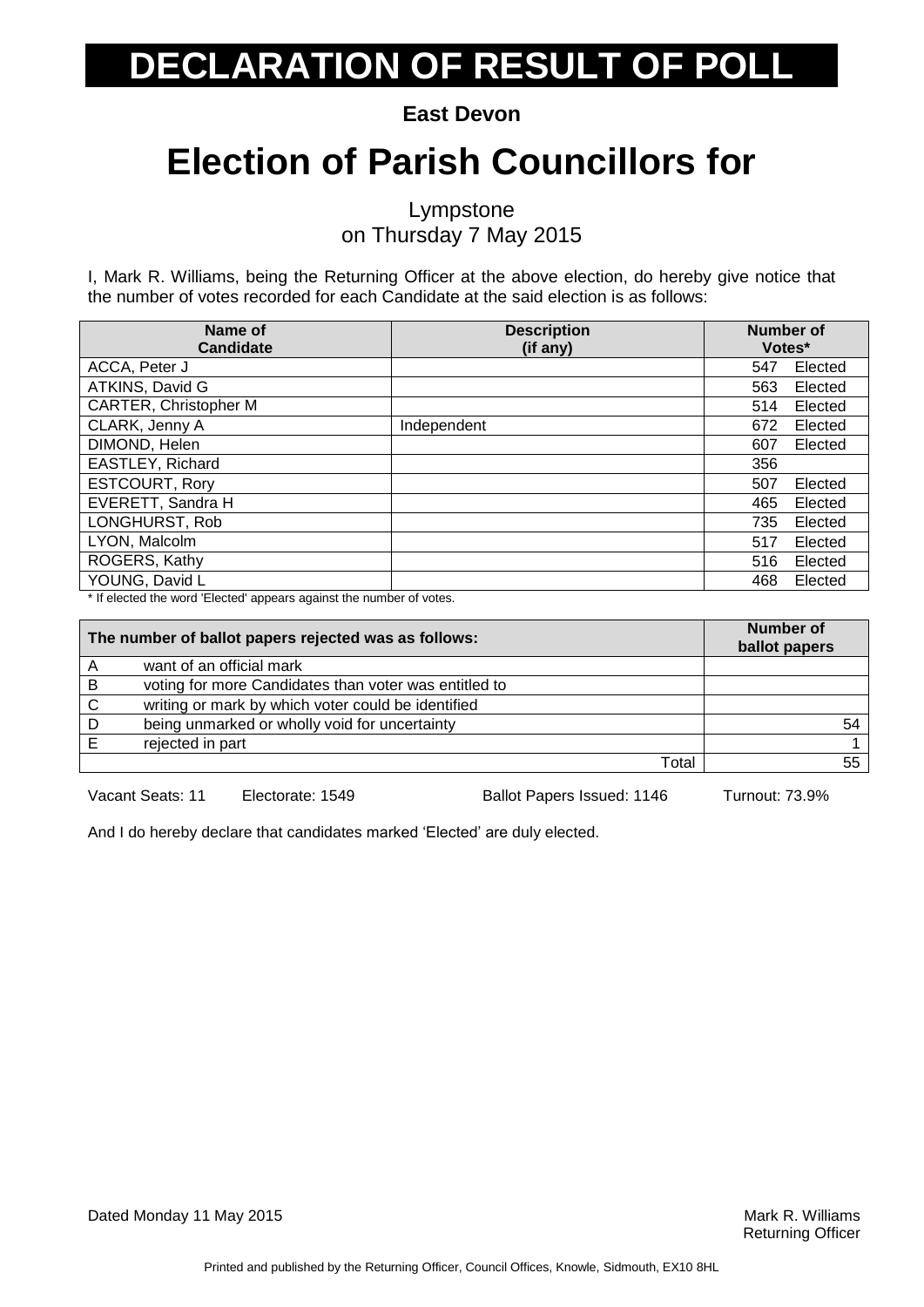**East Devon**

### **Election of Parish Councillors for**

**Membury** on Thursday 7 May 2015

I, Mark R. Williams, being the Returning Officer at the above election, do hereby give notice that the number of votes recorded for each Candidate at the said election is as follows:

| Name of<br><b>Candidate</b> | <b>Description</b><br>(if any) | <b>Number of</b><br>Votes* |  |
|-----------------------------|--------------------------------|----------------------------|--|
| BARRELL, Richard J          |                                | 188<br>Elected             |  |
| BEAMAN, Jenny               |                                | 116                        |  |
| <b>BEAMAN, Michael W</b>    |                                | 120                        |  |
| BELL, Michael J             | <b>Retired Solicitor</b>       | 136<br>Elected             |  |
| BURROUGH, Deborah D L       |                                | Elected<br>226             |  |
| <b>BURROUGH, Mark R</b>     |                                | 192<br>Elected             |  |
| FOSTER, Ruth I              |                                | 128<br>Elected             |  |
| FOSTER, Simon               |                                | 142<br>Elected             |  |
| <b>FOSTER, Bill</b>         |                                | 173<br>Elected             |  |
| PEARSE, Phil                |                                | 169<br>Elected             |  |
| <b>WARREN, Lesley A</b>     | Farmers wife                   | Elected<br>172             |  |

\* If elected the word 'Elected' appears against the number of votes.

| The number of ballot papers rejected was as follows: |                                                       | <b>Number of</b><br>ballot papers |
|------------------------------------------------------|-------------------------------------------------------|-----------------------------------|
|                                                      | want of an official mark                              |                                   |
| B                                                    | voting for more Candidates than voter was entitled to |                                   |
| C                                                    | writing or mark by which voter could be identified    |                                   |
| D                                                    | being unmarked or wholly void for uncertainty         |                                   |
| F                                                    | rejected in part                                      |                                   |
|                                                      | Total                                                 |                                   |

Vacant Seats: 9 Electorate: 405 Ballot Papers Issued: 333 Turnout: 82.2%

And I do hereby declare that candidates marked 'Elected' are duly elected.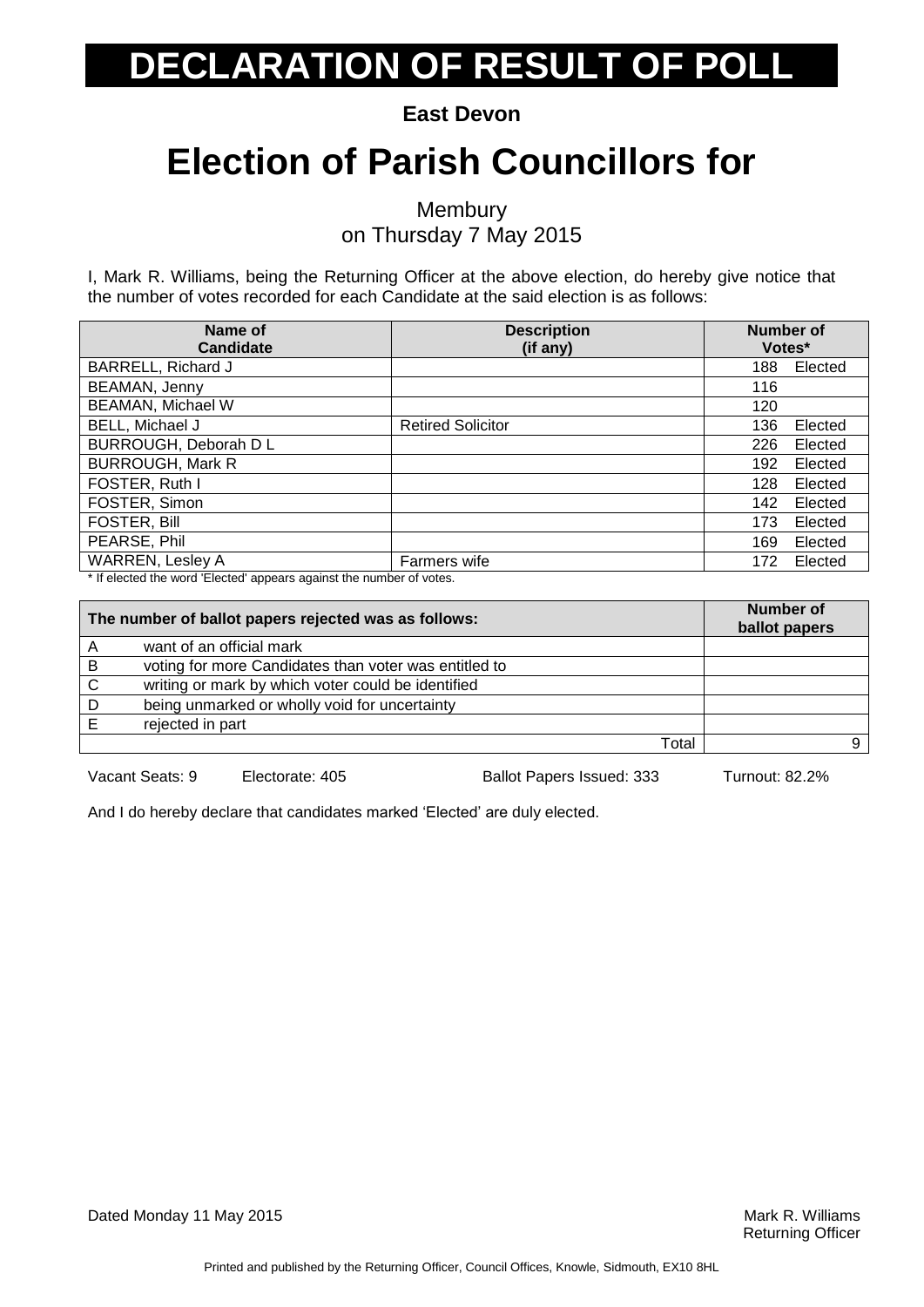**East Devon**

### **Election of Parish Councillors for**

**Offwell** 

on Thursday 7 May 2015

I, Mark R. Williams, being the Returning Officer at the above election, do hereby give notice that the number of votes recorded for each Candidate at the said election is as follows:

| Name of<br>Candidate     | <b>Description</b><br>(if any) | <b>Number of</b><br>Votes* |         |
|--------------------------|--------------------------------|----------------------------|---------|
| BRAKE, Martyn D          |                                | 108                        | Elected |
| <b>BROWNING, Derek I</b> |                                | 100                        | Elected |
| GILES-WILSON, Adam B     |                                | 65                         |         |
| MULRAIN, Mike            |                                | 82                         |         |
| PATCH, Sheila A          |                                | 108                        | Elected |
| PAVELEY, David J         |                                | 115                        | Elected |
| RICHARDS, Annmarie       |                                | 83                         |         |
| SEYMOUR, John            | <b>Retired Civil Servant</b>   | 80                         |         |
| SMALL, Alec              |                                | 96                         | Elected |
| <b>STAUNTON, Terry</b>   |                                | 88                         | Elected |
| STRATTON, Sheila A       |                                | 85                         |         |
| TRISTRAM, Barrington J   |                                | 102                        | Elected |
| TUKE, Joan P             |                                | 115                        | Elected |
| <b>WHITHEAR, Clive</b>   |                                | 104                        | Elected |

\* If elected the word 'Elected' appears against the number of votes.

| The number of ballot papers rejected was as follows: |                                                       | <b>Number of</b><br>ballot papers |
|------------------------------------------------------|-------------------------------------------------------|-----------------------------------|
|                                                      | want of an official mark                              |                                   |
| B                                                    | voting for more Candidates than voter was entitled to |                                   |
| C                                                    | writing or mark by which voter could be identified    |                                   |
| D                                                    | being unmarked or wholly void for uncertainty         |                                   |
|                                                      | rejected in part                                      |                                   |
|                                                      | Total                                                 |                                   |

Vacant Seats: 9 Electorate: 345 Ballot Papers Issued: 267 Turnout: 77.4%

And I do hereby declare that candidates marked 'Elected' are duly elected.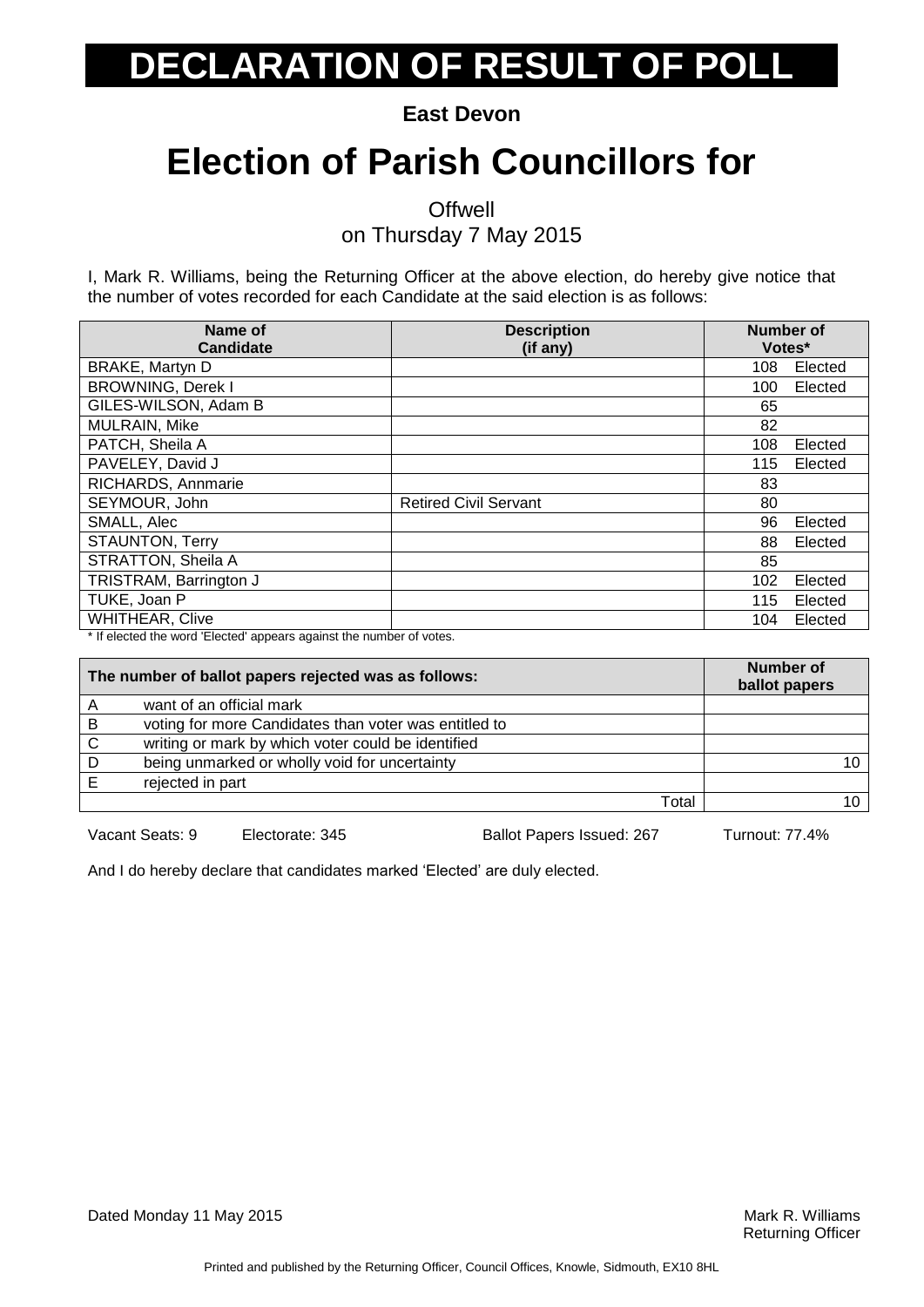**East Devon**

#### **Election of Town Councillors for**

Ottery St Mary (Tipton St. John) on Thursday 7 May 2015

I, Mark R. Williams, being the Returning Officer at the above election, do hereby give notice that the number of votes recorded for each Candidate at the said election is as follows:

| Name of<br><b>Candidate</b>                                         | <b>Description</b><br>(if any) | Number of<br>Votes* |  |
|---------------------------------------------------------------------|--------------------------------|---------------------|--|
| HARDING, Lyn A                                                      |                                | 345<br>Elected      |  |
| HEATH, Bill                                                         |                                | 244                 |  |
| PRATT, Geoff                                                        | Independent                    | 293<br>Elected      |  |
| * If elected the word 'Elected' appears against the number of votes |                                |                     |  |

elected the word 'Elected' appears against the number of votes.

| The number of ballot papers rejected was as follows: |                                                       | <b>Number of</b><br>ballot papers |
|------------------------------------------------------|-------------------------------------------------------|-----------------------------------|
| A                                                    | want of an official mark                              |                                   |
| B                                                    | voting for more Candidates than voter was entitled to |                                   |
| C                                                    | writing or mark by which voter could be identified    |                                   |
| D                                                    | being unmarked or wholly void for uncertainty         |                                   |
|                                                      | rejected in part                                      |                                   |
|                                                      | Total                                                 | 39                                |

Vacant Seats: 2 Electorate: 782 Ballot Papers Issued: 525 Turnout: 67%

And I do hereby declare that candidates marked 'Elected' are duly elected.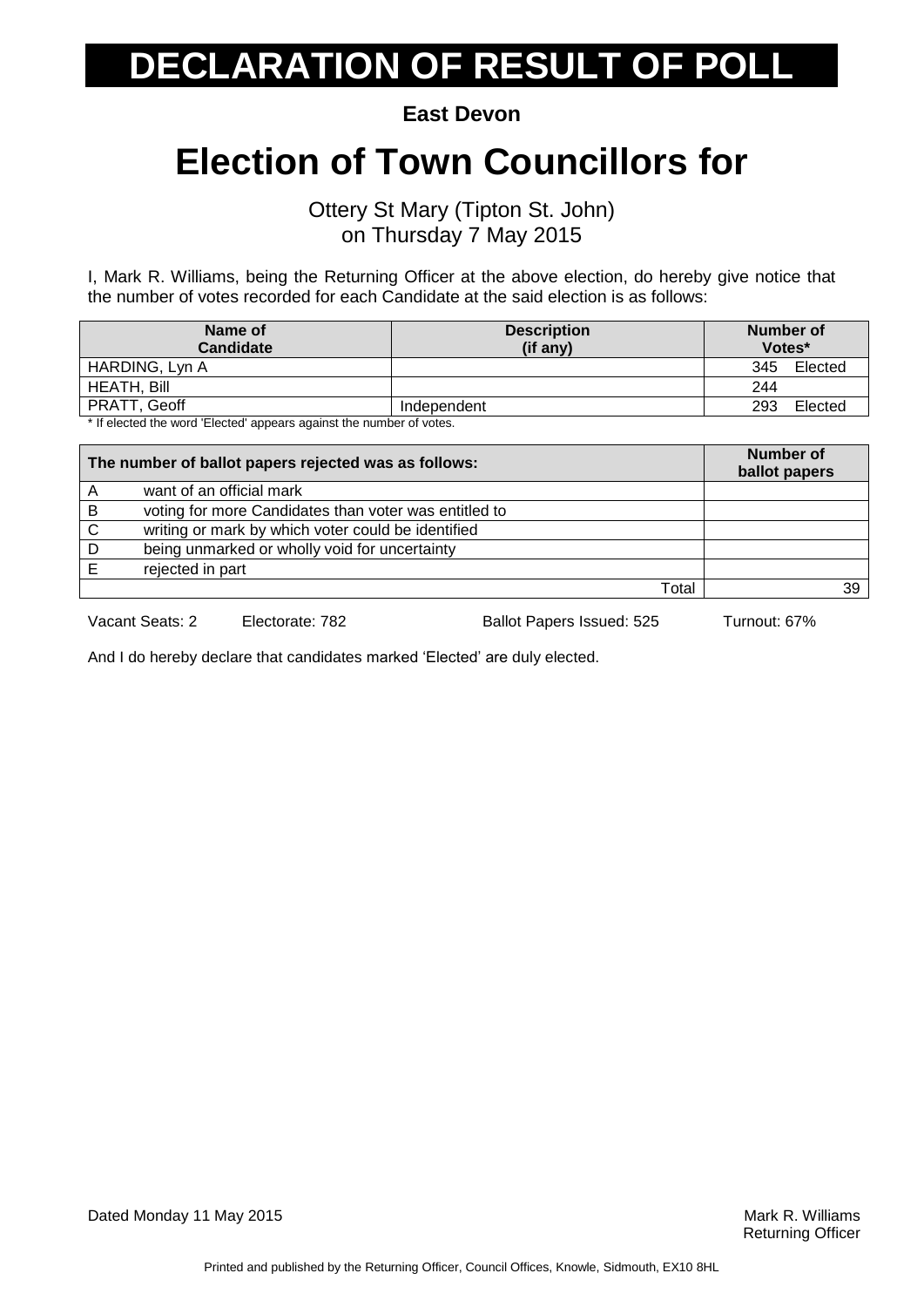**East Devon**

### **Election of Parish Councillors for**

Plymtree on Thursday 7 May 2015

I, Mark R. Williams, being the Returning Officer at the above election, do hereby give notice that the number of votes recorded for each Candidate at the said election is as follows:

| Name of<br><b>Candidate</b> | <b>Description</b><br>(if any) | <b>Number of</b><br>Votes* |         |
|-----------------------------|--------------------------------|----------------------------|---------|
| COOK, Andy                  | Retired                        | 271                        | Elected |
| FAYERS, Christopher D       |                                | 189                        | Elected |
| GIMBER, Peter M C           |                                | 243                        | Elected |
| <b>HARRIS, Geoff</b>        |                                | 203                        | Elected |
| HICKEY, Rebecca A           |                                | 214                        | Elected |
| PENMAN, James I             |                                | 182                        |         |
| ROBINSON, lan               |                                | 195                        | Elected |
| TIFT, Richard J             |                                | 226                        | Elected |

\* If elected the word 'Elected' appears against the number of votes.

|   | The number of ballot papers rejected was as follows:  | Number of<br>ballot papers |
|---|-------------------------------------------------------|----------------------------|
| A | want of an official mark                              |                            |
| B | voting for more Candidates than voter was entitled to |                            |
| C | writing or mark by which voter could be identified    |                            |
|   | being unmarked or wholly void for uncertainty         |                            |
|   | rejected in part                                      |                            |
|   | Total                                                 |                            |
|   |                                                       |                            |

Vacant Seats: 7 Electorate: 467 Ballot Papers Issued: 364 Turnout: 77.9%

And I do hereby declare that candidates marked 'Elected' are duly elected.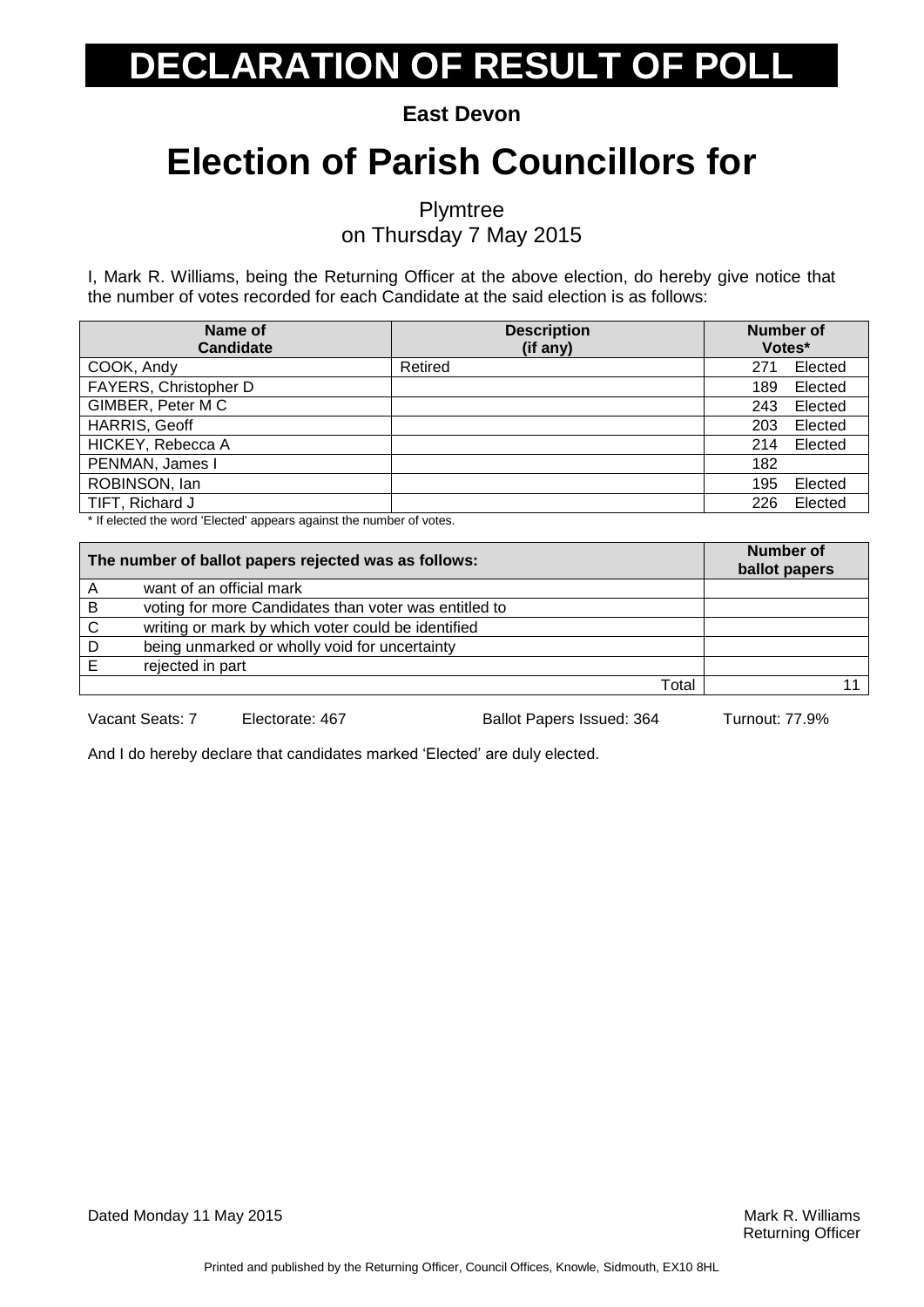**East Devon**

### **Election of Town Councillors for**

Seaton

on Thursday 7 May 2015

I, Mark R. Williams, being the Returning Officer at the above election, do hereby give notice that the number of votes recorded for each Candidate at the said election is as follows:

| Name of<br>Candidate       | <b>Description</b><br>(if any) | <b>Number of</b><br>Votes* |         |
|----------------------------|--------------------------------|----------------------------|---------|
| BEER, Kenneth              |                                | 890                        | Elected |
| <b>BESSFORD, Andrew</b>    | Seaton resident                | 926                        | Elected |
| <b>BOWMAN, Eric S</b>      |                                | 566                        |         |
| <b>BURROWS, Peter W</b>    | Seaton resident                | 1948                       | Elected |
| <b>HARTNELL, Marcus</b>    |                                | 2020                       | Elected |
| MACDOUGALL, John G         | Seaton resident                | 1004                       | Elected |
| MITCHELL, Ashley J         |                                | 822                        |         |
| PIGOTT, Martin             | Seaton resident                | 1334                       | Elected |
| POLLONI, Simon             | Seaton resident                | 963                        | Elected |
| SANHAM, Heather A          |                                | 1360                       | Elected |
| SEDGWICK, Gaynor E         |                                | 1494                       | Elected |
| SQUIRE, Dawn A             | Seaton resident                | 1448                       | Elected |
| <b>WEBSTER, Richard H</b>  | Seaton resident                | 1085                       | Elected |
| <b>WOODMAN, Tony Woody</b> | Seaton resident                | 1318                       | Elected |

\* If elected the word 'Elected' appears against the number of votes.

| The number of ballot papers rejected was as follows: |                                                       | Number of<br>ballot papers |
|------------------------------------------------------|-------------------------------------------------------|----------------------------|
| A                                                    | want of an official mark                              |                            |
| B                                                    | voting for more Candidates than voter was entitled to |                            |
| $\mathsf{C}$                                         | writing or mark by which voter could be identified    |                            |
| D                                                    | being unmarked or wholly void for uncertainty         |                            |
|                                                      | rejected in part                                      |                            |
|                                                      | Total                                                 | 285                        |

Vacant Seats: 12 Electorate: 5997 Ballot Papers Issued: 4187 Turnout: 69.8%

And I do hereby declare that candidates marked 'Elected' are duly elected.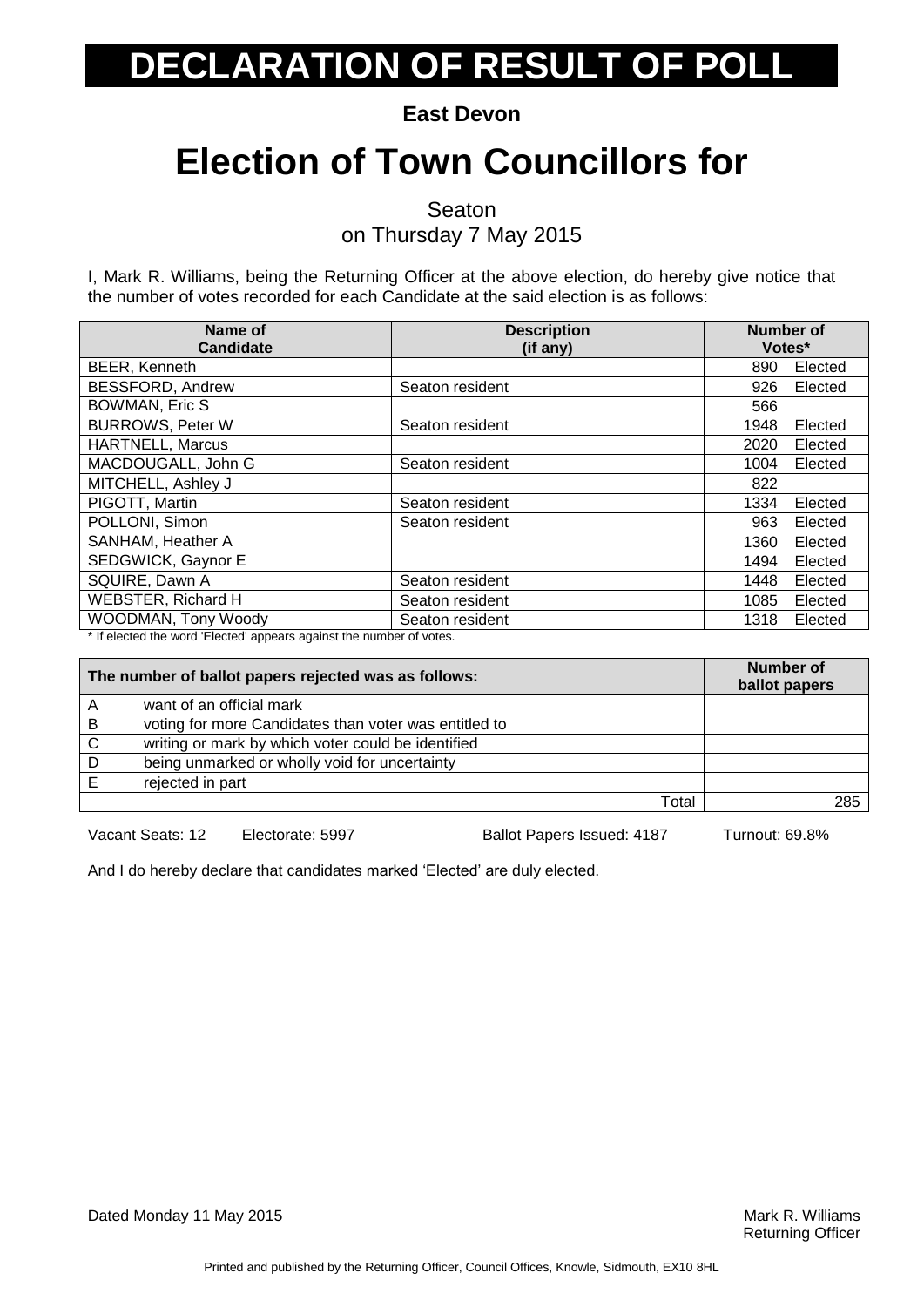**East Devon**

### **Election of Town Councillors for**

Sidmouth (North) on Thursday 7 May 2015

I, Mark R. Williams, being the Returning Officer at the above election, do hereby give notice that the number of votes recorded for each Candidate at the said election is as follows:

| Name of                                                             | <b>Description</b> | Number of      |
|---------------------------------------------------------------------|--------------------|----------------|
| <b>Candidate</b>                                                    | (if any)           | Votes*         |
| <b>BOOTH, Matthew B</b>                                             |                    | 437            |
| <b>EARTHEY, Michael L</b>                                           | Independent        | Elected<br>449 |
| <b>HUGHES, Stuart</b>                                               | Independent        | Elected<br>780 |
| MANLEY, Dawn                                                        |                    | Elected<br>661 |
| SULLIVAN, Peter                                                     |                    | 279            |
| * If algoted the werd 'Elected' oppears against the number of vetop |                    |                |

If elected the word 'Elected' appears against the number of votes.

| The number of ballot papers rejected was as follows: |                                                       | <b>Number of</b><br>ballot papers |
|------------------------------------------------------|-------------------------------------------------------|-----------------------------------|
|                                                      | want of an official mark                              |                                   |
| В                                                    | voting for more Candidates than voter was entitled to |                                   |
| C                                                    | writing or mark by which voter could be identified    |                                   |
| D                                                    | being unmarked or wholly void for uncertainty         | 46                                |
|                                                      | rejected in part                                      |                                   |
|                                                      | Total                                                 |                                   |

Vacant Seats: 3 Electorate: 2247 Ballot Papers Issued: 1488 Turnout: 66%

And I do hereby declare that candidates marked 'Elected' are duly elected.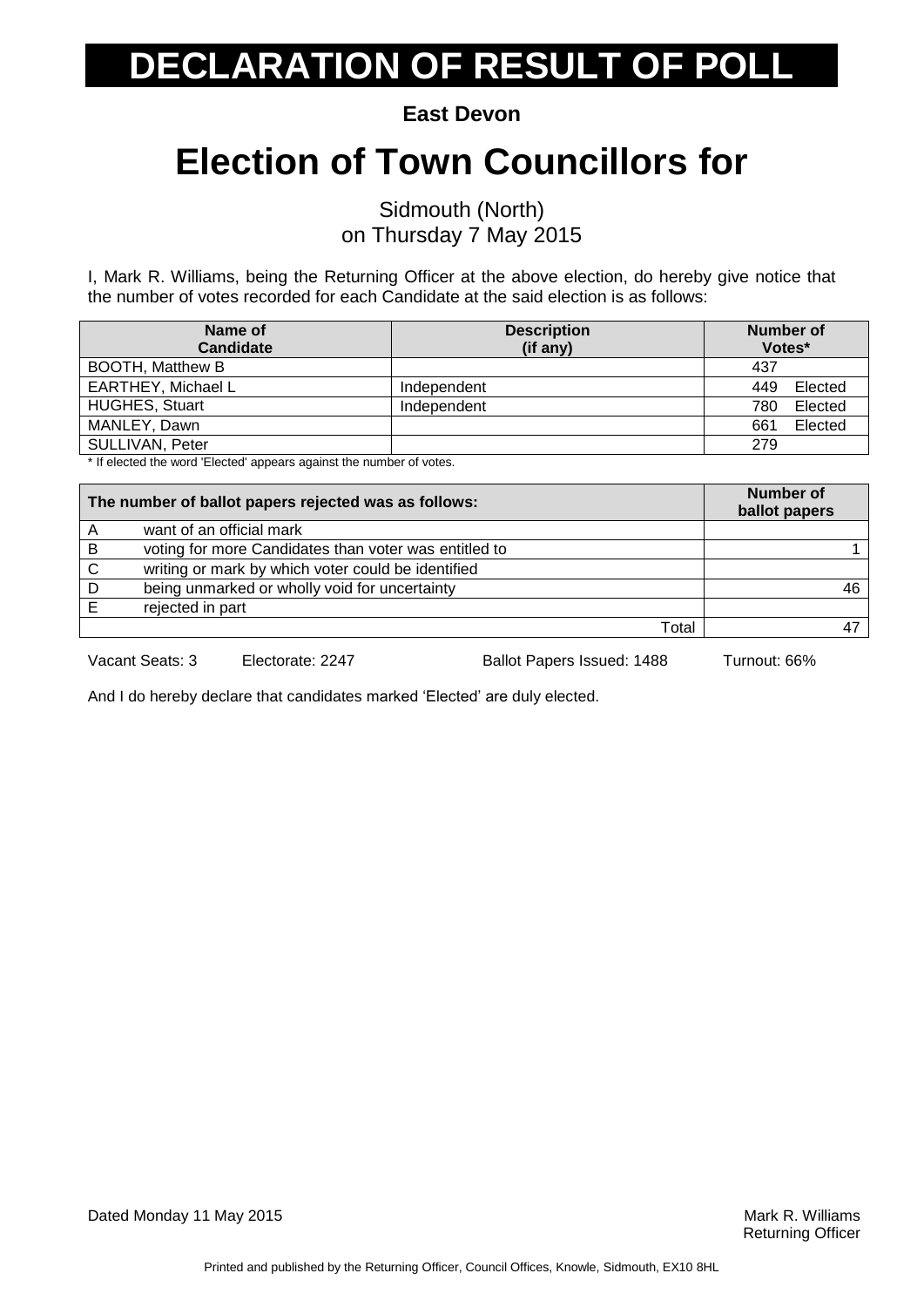**East Devon**

### **Election of Town Councillors for**

Sidmouth (Primley) on Thursday 7 May 2015

I, Mark R. Williams, being the Returning Officer at the above election, do hereby give notice that the number of votes recorded for each Candidate at the said election is as follows:

| Name of<br><b>Candidate</b>                                         | <b>Description</b><br>(if any) | Number of<br>Votes* |  |
|---------------------------------------------------------------------|--------------------------------|---------------------|--|
| COX. Tony                                                           |                                | 305                 |  |
| POLLENTINE, Simon P                                                 | Independent                    | Elected<br>905      |  |
| TURNER, Jeff                                                        |                                | Elected<br>924      |  |
| * If olected the werd 'Elected' appears against the number of veter |                                |                     |  |

If elected the word 'Elected' appears against the number of votes.

| The number of ballot papers rejected was as follows: |                                                       | <b>Number of</b><br>ballot papers |  |
|------------------------------------------------------|-------------------------------------------------------|-----------------------------------|--|
| A                                                    | want of an official mark                              |                                   |  |
| B                                                    | voting for more Candidates than voter was entitled to |                                   |  |
| $\mathsf{C}$                                         | writing or mark by which voter could be identified    |                                   |  |
| D                                                    | being unmarked or wholly void for uncertainty         |                                   |  |
|                                                      | rejected in part                                      |                                   |  |
|                                                      | Total                                                 |                                   |  |

Vacant Seats: 2 Electorate: 1806 Ballot Papers Issued: 1438 Turnout: 79.6%

And I do hereby declare that candidates marked 'Elected' are duly elected.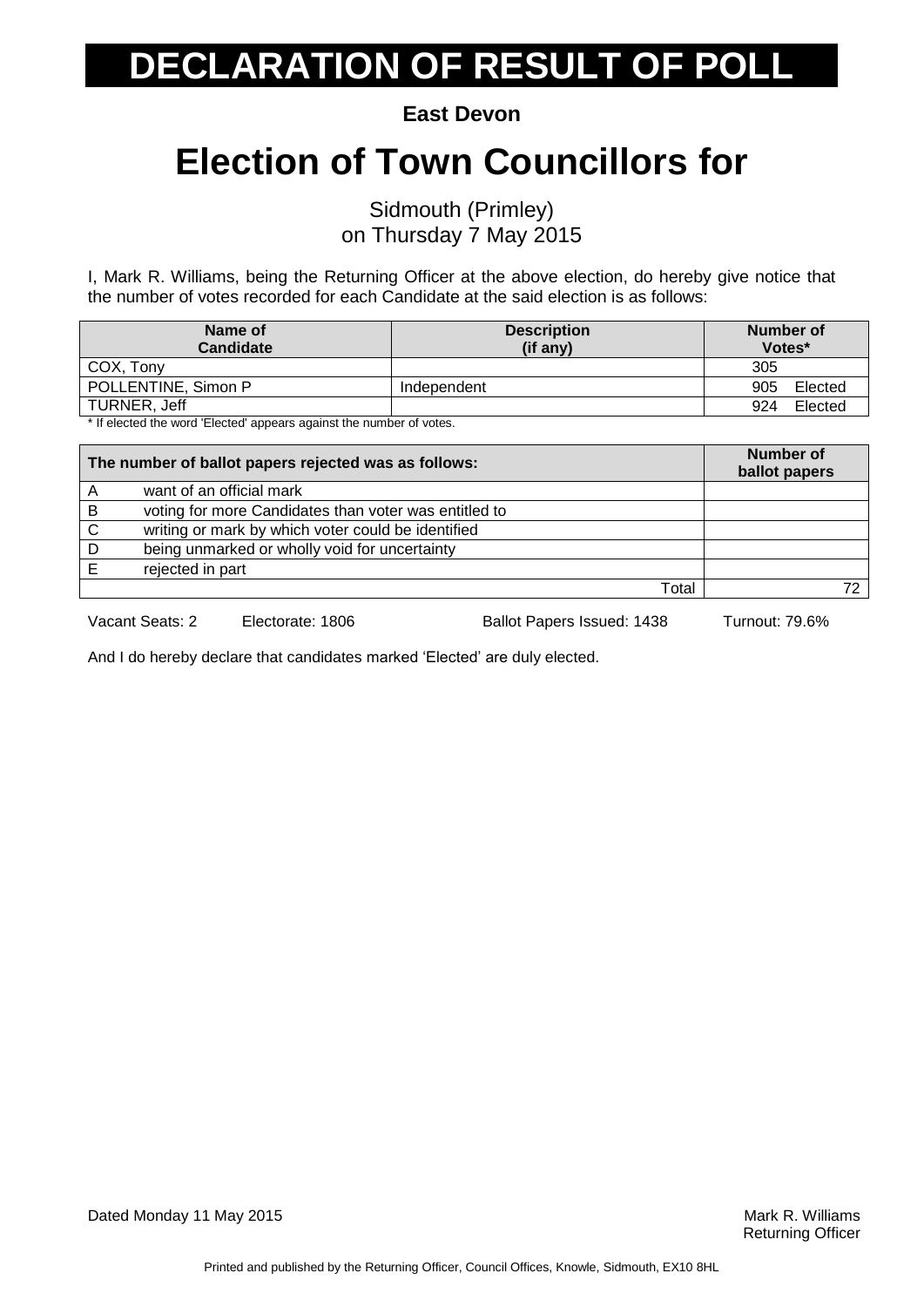**East Devon**

### **Election of Town Councillors for**

Sidmouth (West) on Thursday 7 May 2015

I, Mark R. Williams, being the Returning Officer at the above election, do hereby give notice that the number of votes recorded for each Candidate at the said election is as follows:

| Name of                                                                                    | <b>Description</b> | Number of      |
|--------------------------------------------------------------------------------------------|--------------------|----------------|
| <b>Candidate</b>                                                                           | (if any)           | Votes*         |
| COLE, Louise M                                                                             |                    | Elected<br>718 |
| LIVERTON, Ann E                                                                            |                    | 545            |
| LIVERTON, Graham K                                                                         |                    | Elected<br>640 |
| RAYSON, John W                                                                             |                    | Elected<br>552 |
| المتعقب فمروح والمسروم بمواط فمواجعته والمستحومات المستحل المسحوب ويعافله المتفقحات فالتلا |                    |                |

If elected the word 'Elected' appears against the number of votes.

| The number of ballot papers rejected was as follows: |                                                       | Number of<br>ballot papers |
|------------------------------------------------------|-------------------------------------------------------|----------------------------|
| A                                                    | want of an official mark                              |                            |
| B                                                    | voting for more Candidates than voter was entitled to |                            |
| C                                                    | writing or mark by which voter could be identified    |                            |
| D                                                    | being unmarked or wholly void for uncertainty         |                            |
|                                                      | rejected in part                                      |                            |
|                                                      | Total                                                 |                            |

Vacant Seats: 3 Electorate: 1829 Ballot Papers Issued: 1342 Turnout: 73.4%

And I do hereby declare that candidates marked 'Elected' are duly elected.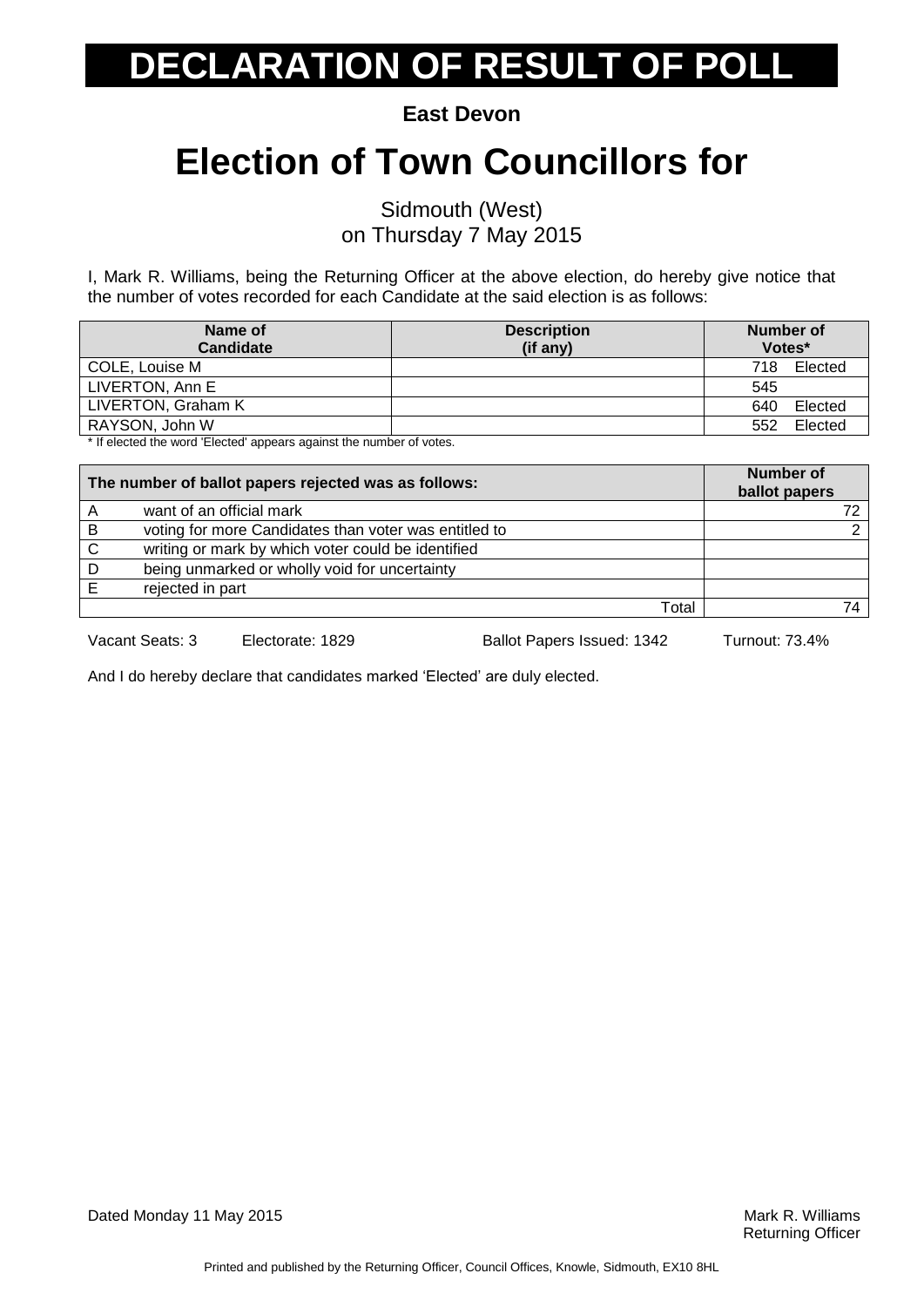**East Devon**

### **Election of Parish Councillors for**

**Stockland** 

on Thursday 7 May 2015

I, Mark R. Williams, being the Returning Officer at the above election, do hereby give notice that the number of votes recorded for each Candidate at the said election is as follows:

| Name of<br><b>Candidate</b> | <b>Description</b><br>(if any)      | <b>Number of</b><br>Votes* |         |
|-----------------------------|-------------------------------------|----------------------------|---------|
| ALLEN, David J              |                                     | 219                        | Elected |
| BASS, Gordon W              |                                     | 175                        | Elected |
| <b>BRIGHT, Thomas C</b>     |                                     | 221                        | Elected |
| CLAY, Damian J              |                                     | 157                        | Elected |
| DREW, Bryan C               | <b>Retired Farm Account Manager</b> | 269                        | Elected |
| DURRANT, Barbara            |                                     | 250                        | Elected |
| <b>GRIFFITHS, Richard O</b> |                                     | 207                        | Elected |
| KEYWOOD, Mark               |                                     | 127                        |         |
| MAITLAND, Thomas P          |                                     | 177                        | Elected |
| PARRIS, Keith               | Farmer                              | 276                        | Elected |
| PATCH, Thomas J             |                                     | 226                        | Elected |

\* If elected the word 'Elected' appears against the number of votes.

| The number of ballot papers rejected was as follows: |                                                       | Number of<br>ballot papers |  |
|------------------------------------------------------|-------------------------------------------------------|----------------------------|--|
| А                                                    | want of an official mark                              |                            |  |
| B                                                    | voting for more Candidates than voter was entitled to |                            |  |
| $\mathsf{C}$                                         | writing or mark by which voter could be identified    |                            |  |
| D                                                    | being unmarked or wholly void for uncertainty         |                            |  |
|                                                      | rejected in part                                      |                            |  |
|                                                      | Total                                                 |                            |  |

Vacant Seats: 10 Electorate: 532 Ballot Papers Issued: 403 Turnout: 75.8%

And I do hereby declare that candidates marked 'Elected' are duly elected.